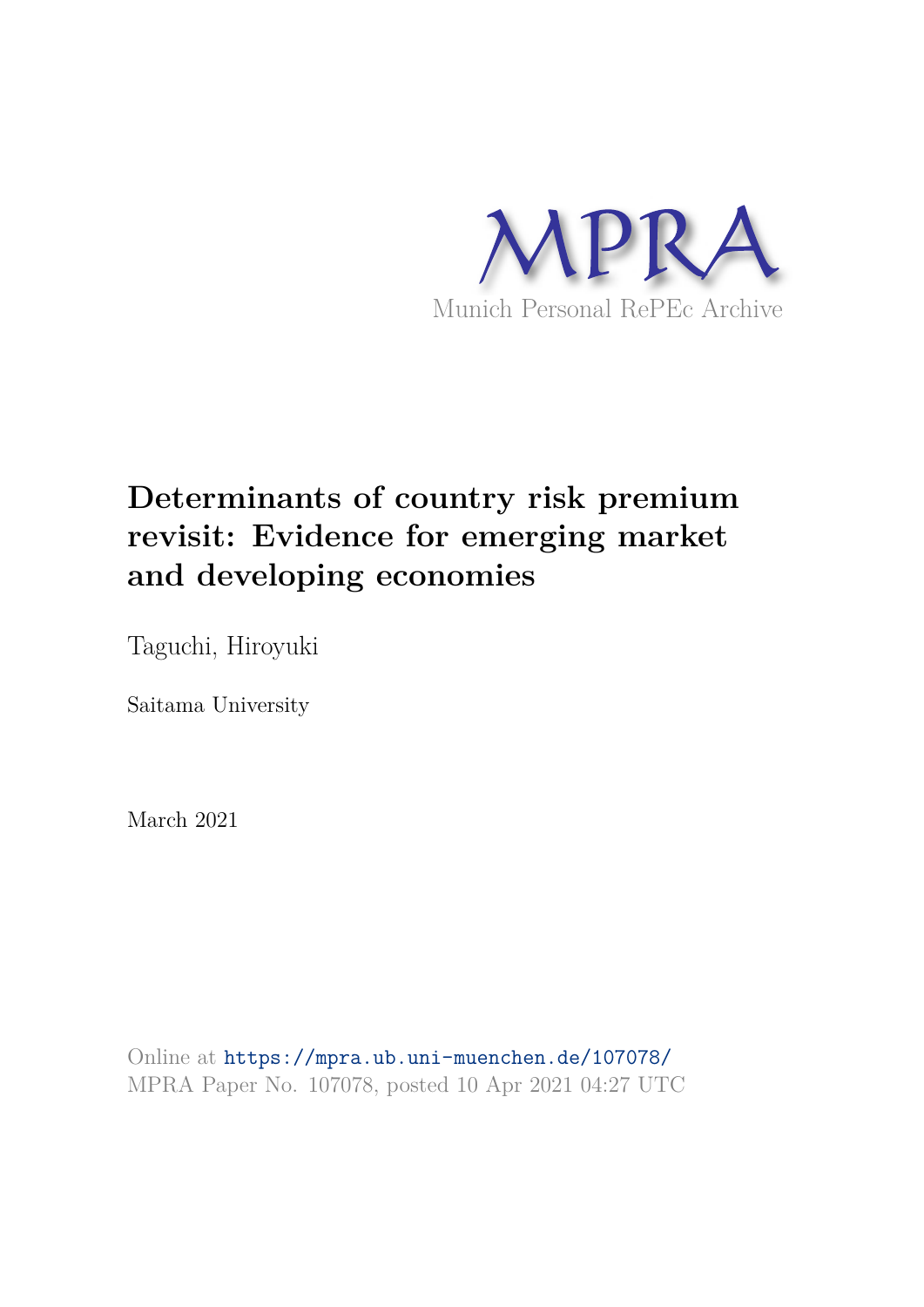# **Determinants of Country Risk Premium Revisit: Evidence for Emerging Market and Developing Economies**

Hiroyuki Taguchi Saitama University

Munkhbat Bolortuya Bank of Mongolia

### **Abstract**

This paper aims to revisit the issue on the determinants of the country risk premium for emerging market and developing economies to enrich its empirical evidence. The major contributions of this study to the existing literature are: to sample the majority of emerging market and developing economies by estimating the country risk premium, to focus on the domestic fundamentals rather than the world market factors by targeting the period after the 2000s, and to screen the determinants by the causality check between the country risk premium and its supposed determinants in a vector-autoregressive model framework considering their endogeneity problem. The empirical analyses finally identified the factors of the inflation, the external debt, the public debt and the foreign reserves as the determinants of the country risk premium.

Key words: country risk premium, emerging market and developing economies, fundamentals, causality, vector-autoregressive model

JEL Classification: F41, F34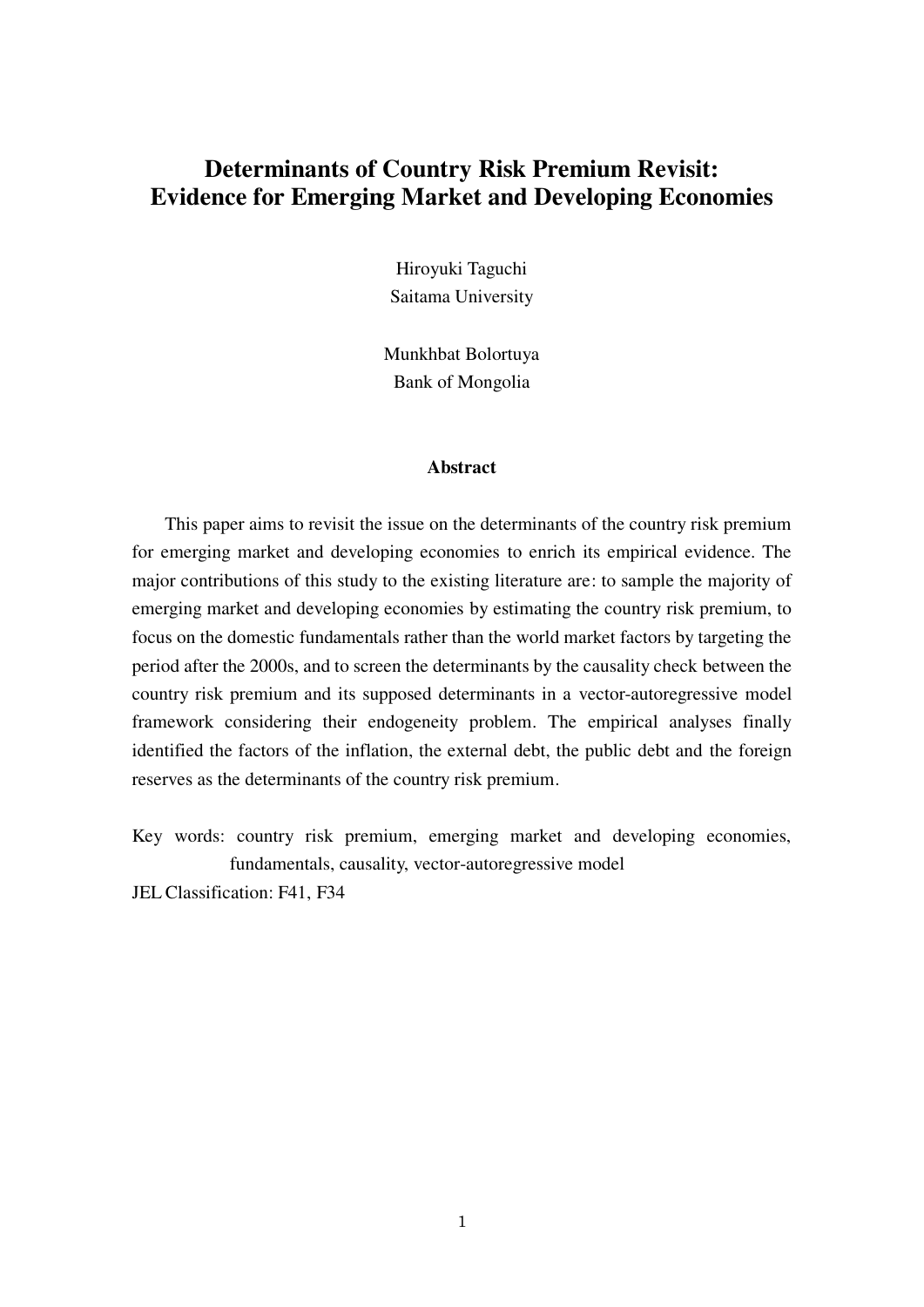#### **1. Introduction**

The country risk premium has been one of the essential issues for policy managements and investors' behaviors for emerging market and developing economies. The country risk premium is, according to ordinary textbooks (e.g. Krugman et al., 2018) , shown by the difference between the riskiness of domestic and foreign assets under the assumption of imperfect asset substitutability. The premium reflects the risk associated with the probability that a country will default on its debts, and thus the compensation to investors for default risk (Edwards, 1984 and 1986). In general, emerging market and developing economies, who often owe some external debts, are considered to have a higher country risk premium than advanced economies.

From the macroeconomic perspective, a high country risk premium is detrimental for emerging market and developing economies, such that a high interest rate accompanied with a high premium would reduce investment and aggregate income in the short run, and further lower capital accumulation and economic growth in the long run (e.g. Mankiw, 2019). In addition, the country risk premium has tended to affect domestic economies and/or to be affected by the world economic conditions in more sensitive ways under the progressing globalization during the recent decades. As the World Bank (1997) started to argue, private capital flows toward developing countries have been intensified since the 1990s, and their financial integrations have raised the sensitivity of their interest rates to global economic climates such as the US interest rates (e.g. Arora and Cerisola, 2000).

The growing concerns with the country risk premium for emerging market and developing economies have brought academic researchers to accumulating the theoretical and empirical studies of the risk premium determinants. Some works focus on the importance of domestic factors such as heterogeneities in fundamentals, liquidity and solvency variables, and the importance of fiscal and monetary policy variables. The other works, on the other hand, highlight the influence of global factors such as global liquidity, risk appetite and contagion effects. In spite of a plenty of the studies above, there have not necessarily been clear consensuses on the risk premium determinants so far.

This paper aims to revisit the issue on the determinants of the country risk premium for emerging market and developing economies, and to enrich the evidence through the following contributions to the existing literature. First, this study's sample economies (98 economies) covers the majority of emerging market and developing economies, which would be much wider than the coverages of the previous studies. Most of the previous studies adopted the JPMorgan Emerging Markets Bond Index Global (EMBIG) for sovereign bond spreads to represent the country risk premium, which confined the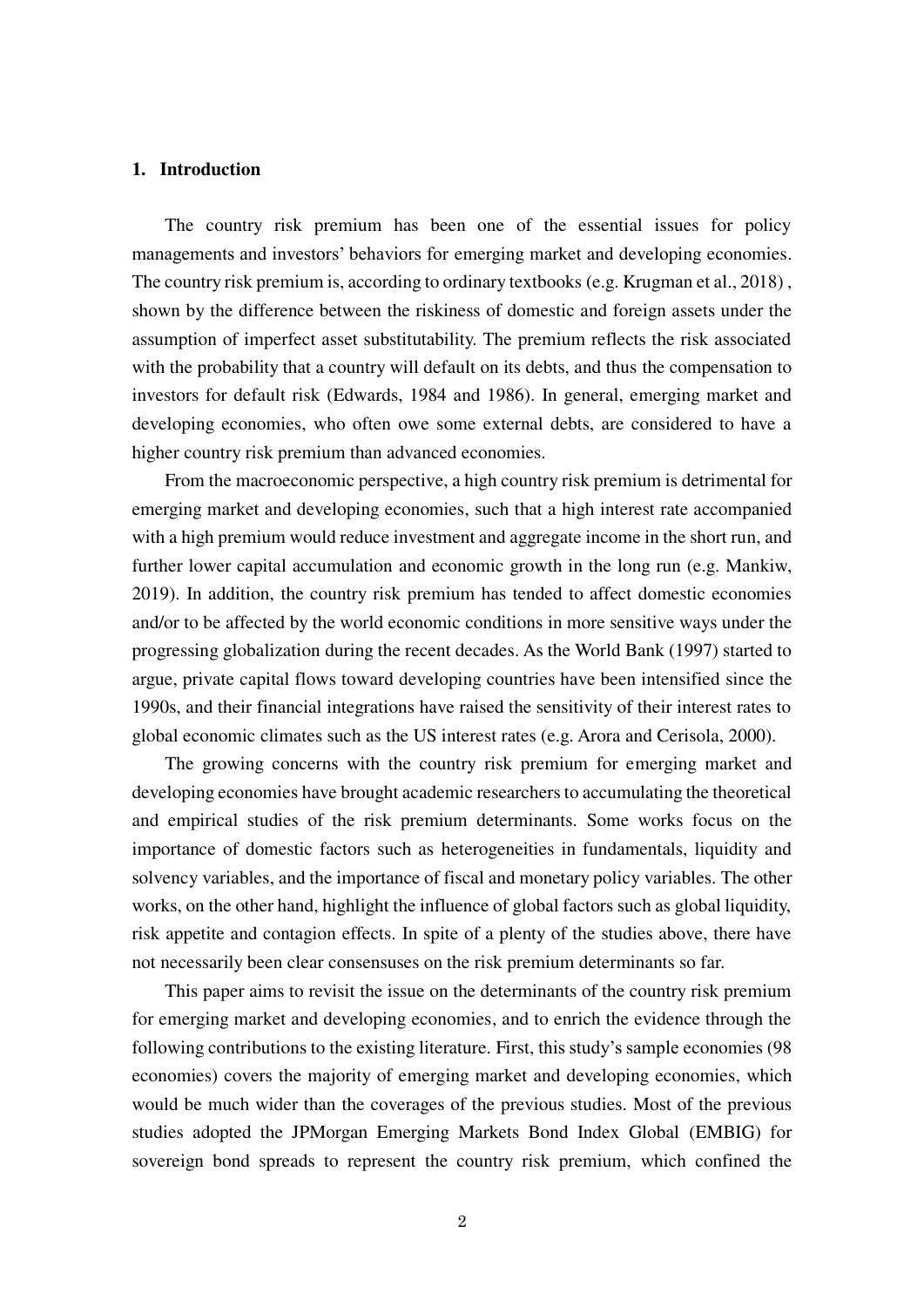number of sample countries due to the constraint of its data availability. This study, instead, estimates the premium by using short-term interest rates (represented by money market rates) and exchange rates, so that many of economies could be targeted as the estimation sample. In case of estimating the country risk premium, the question would rise on whether the usage of money market rates instead of sovereign bond yields could be a possible choice, since the money market rates often reflect policy manipulations by central banks. There have been the cases in developing countries, however, that their policy rates themselves have been affected by the country risks. The Bank of Mongolia, for instance, could not help raising its policy rate up to 15 percent in August 2016 even under just two-percent inflation in 2016, just because of the endangered currency crisis due to the lack in the foreign reserves.<sup>1</sup> Mongolia has developed her bond market, but it is not included in the target samples of the JPMorgan EMBIG due to its premature stage. Thus the only way to show the country risk premium of Mongolia is to estimate it based on her money market rate. On the other hand, even in the country whose bond market is targeted in JPMorgan EMBIG, there seems to be the case that its bond yield does not necessarily reflect the risk premium precisely. Shimizu (2018), for instance, pointed out as one of the challenges in China's bond market that the holding ratio of foreign investors in the bond market is just about 2% due to the regulation that limits participation from abroad. Thus neither money market rates or bond yields are perfect indicators to gauge the country risk premium. Then this study prioritizes enlarging the sample size by using money market rates to enrich the evidence on their country risk premiums.

Second, this study focuses on the factors of the fundamentals of domestic economies as the determinants of the country risk premium by targeting the period of 2001-2019 as the estimation sample. Whereas the 1990s had experienced the Mexican crisis (1994-), the Asian crises (1997-) and the Russian crisis (1998-) that caused contagion effects widely to emerging market economies, the major world- and region- wide financial crisis after the 2000s was the global financial crisis for 2007-2008 triggered by the US subprime shock, which had, however, a limited impact on emerging market economies as Dooley and Hutchison (2009) called it the decoupling. Thus this study could concentrate on the domestic fundamental factors by only setting the 2008-2009 dummy as an exogenously control variable in the estimation.

Third, this study applies not a single-equation regression but a vector-autoregressive (VAR) model for an analytical methodology, which a fewer previous studies have ever tried on. The reason why the study adopts a VAR model is that the VAR model allows for

<sup>&</sup>lt;sup>1</sup> See the "Annual Report 2016 by the Bank of Mongolia":

https://www.mongolbank.mn/eng/listpublications.aspx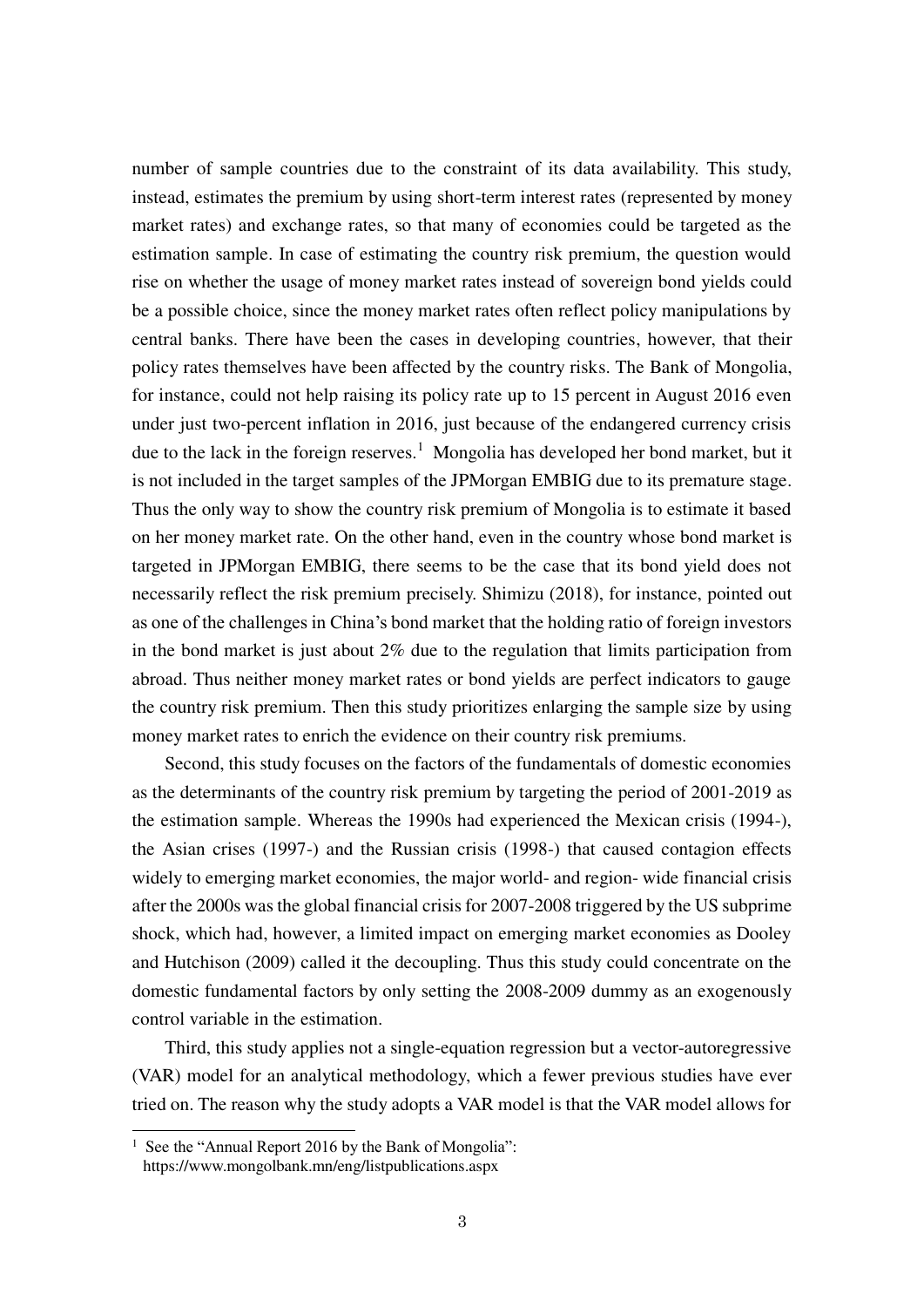potential and highly-likely endogeneity among estimation variables, and also for tracing out the dynamic responses of an explained variable to the structural shock of a set of explaining variables. The endogeneity in this study could be described in the reciprocal interaction between the country risk premium and the fundamentals of domestic economies as its supposed determinants: whereas the fundamentals determine the level of the country risk premium, the country risk premium itself would also affect the fundamentals, for instance, through investment activities and capital accumulation as aforementioned. In that case, a single-equation regression causes an estimation bias, and a VAR model estimation, instead, lets the data determine the causality between targeted variables, and makes it possible to trace out the dynamic responses of variables to exogenous shocks overtime. To be specific, this study conducts the test of Granger causality and impulse response under a VAR model estimation among the variables of the country risk premium and the fundamentals of domestic economies.

The rest of the paper is structured as follows. Section 2 reviews the literature related to this study and clarifies this study' contributions to the existing literature. Section 3 conducts an empirical analysis of the determinants of the country risk premium. Section 4 summarizes and concludes.

### **2. Literature Review and Contributions**

This section reviews the literature related to the determinants of the country risk premium, and clarifies this study' contributions to the existing literature. There has been a large volume of the literature in this field, and the literature review focuses on the works after the 2010s, which have adopted sophisticated methodologies to identify the risk premium determinants.

Looking at the sample sizes of targeting economies in the first place, some works focus on the selective samples from specific regions such as Africa, Europe and Latin America. The other ones target emerging market economies in general, but their sample sizes are not so large with the maximum being 46 economies, while the total number of emerging market and developing economies amounts to  $155<sup>2</sup>$ . The limitation of the sample sizes would come from the fact that most of previous works have used the database of JPMorgan EMBIG as the indicator of country risk premium (sovereign bond spreads). The index provider (JP Morgan) imposes the highly restrictive criteria to confine a number of targeting economies (Tebaldi et al. 2018).

<sup>&</sup>lt;sup>2</sup> The number is based on World Economic Outlook Database of International Monetary Fund.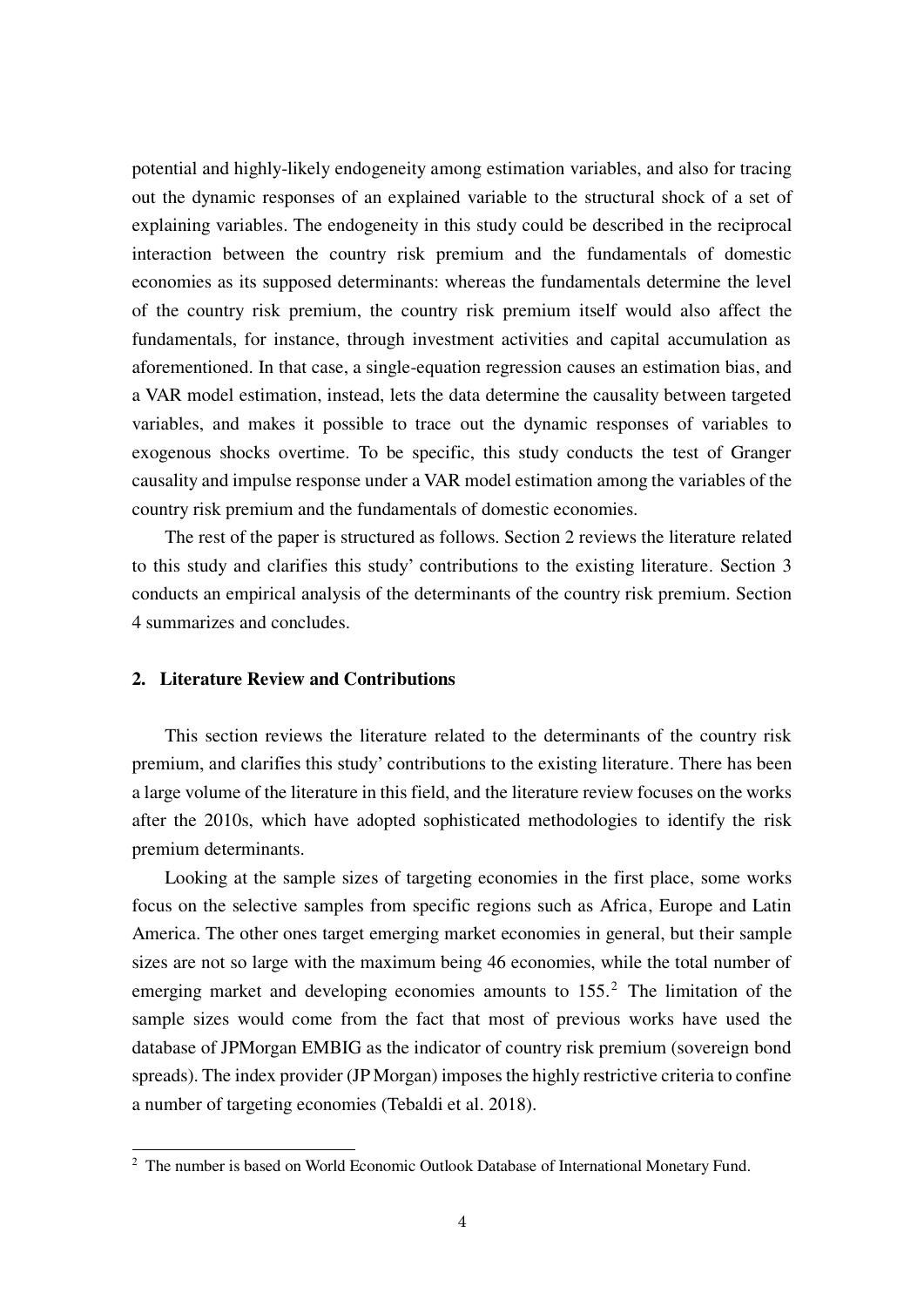Regarding the determinants of the country risk premium, they could be classified into the following five categories: macroeconomic factors (GDP, inflation, stock index and interest rate), external factors (exchange rate, terms of trade, trade openness, current account, external debt, foreign reserves and recent default), fiscal and monetary factors (public debt, fiscal balance and M2), governance factors (government effectiveness, rule of law, fiscal governance and political index), and the world market factors (commodity prices and market sentiment). The determinants commonly used in the category of the macroeconomic factors are GDP and inflation; those in the external factors are external debt and foreign reserves; those in the fiscal and monetary factors are public debt and fiscal balance; that in the governance factors is political index; and that in the world market factors is market sentiment.

The previous works have some variations in their emphases on the categories of determinants: Palic et al. (2017), Iara and Wolff (2014), Baldacci et al. (2011), and Baldacci and Kumar (2010) place a premium on fiscal factors; Tebaldi et al. (2018), Martinez et al. (2013), and Hilscher and Nosbusch (2010) prioritize external factors; and the others, namely, Mpapakika and Malikane (2019), Tkalec et al. (2014), Maltritz and Molchanov (2013), and Bellas et al. (2010) cover both categorized factors.

As for the estimation methodologies shown in the bottom line of Table 1, a generalized method of moments (GMM) is applied in the five out of the total eleven studies, while a VAR model is adopted in Palic et al. (2017). Both methodologies are common in that they address the endogeneity problem between the country risk premium and its supposed determinants, but they have the pros and cons in each estimation method as follows. The VAR method allows the causality check between the country risk premium and its supposed determinants in the Granger sense. The VAR is, however, based on the strict assumption that the expected value in interest yields follows the "adaptive" formation (people form their expectations based on their past observations), since the VAR inherently has such a structure as the past variables determine the country risk premium. The GMM method, on the other hand, does not confine the way of expectations, but assumes the causality to the country risk premium in a priori manner.

The main features of this study in comparison with the previous works in the literature above are highlighted as follows. First, the coverage of the sample economies of this study (98 economies) that uses the estimated country risk premium instead of EMBIG is much wider than those of previous works (46 economies at maximum), and accounts for the majority of emerging market and developing economies (155 economies). Second, this study targets the determinants of the country risk premium from all the categories above, though they are selected from the ones used commonly in the previous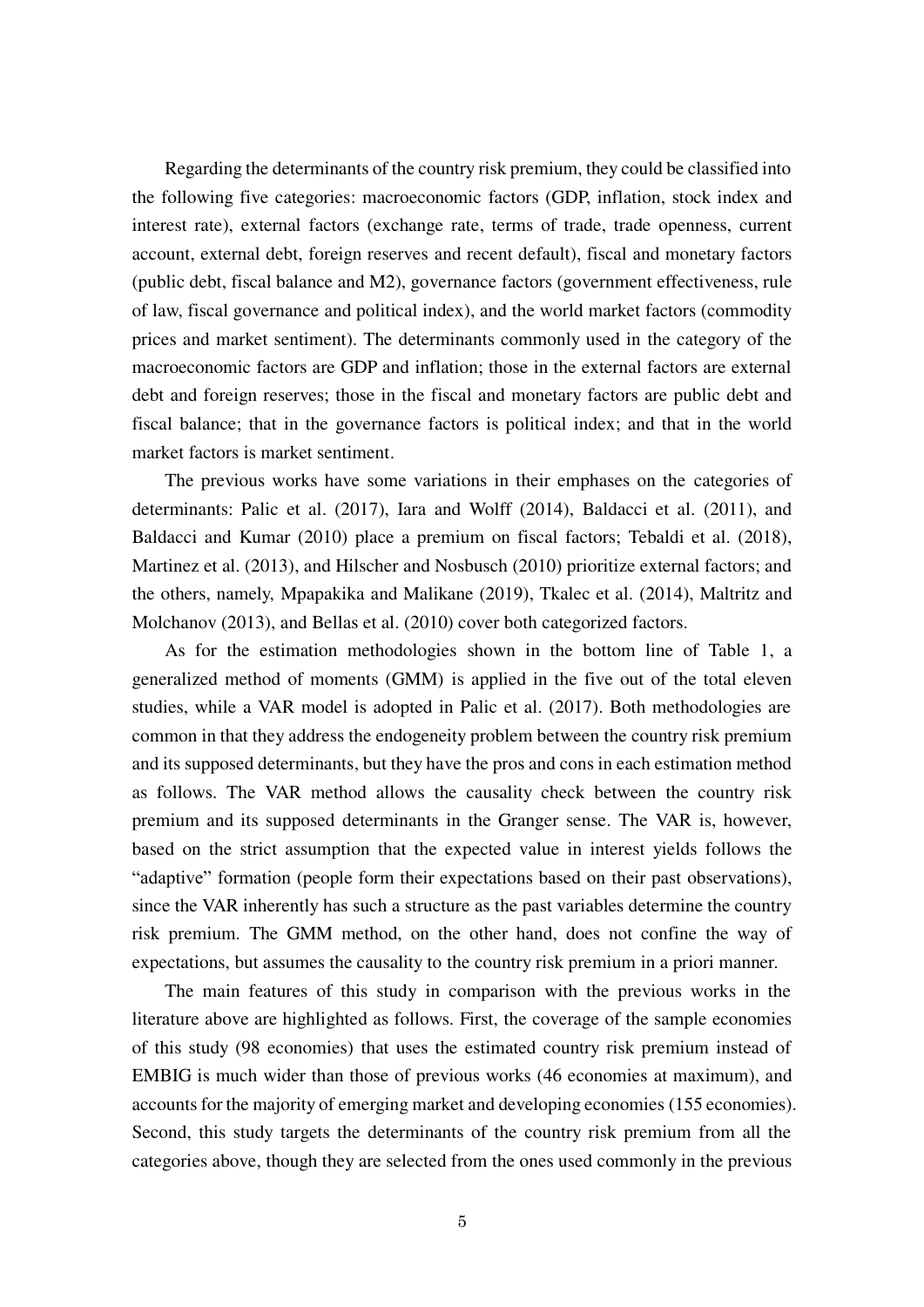works in each category. As for the category of the world market factors, this study only uses the 2008-2009 dummy as the variable to control exogenously the impacts of the global financial crisis during the total sample range for 2001-2019. Third, this study prioritizes the causality check between the country risk premium and its supposed determinants in a VAR model framework, since the premium and the country's fundamentals would be endogenously interacted as was aforementioned. There have been less studies using the VAR model than those applying the GMM method as far as the literature shown in Table 1 is concerned. Thus this study would contribute to enrich the evidence on the determinants of the country risk premium.

### **3. Empirical Analysis**

This section conducts an empirical analysis of the determinants of the country risk premium for emerging market and developing economies. The section starts with describing key variables and data for the estimation, clarifies the estimation methodology, and then presents the estimation outcomes with their discussions.

### 3.1 Key Variables

The dependent variable, the country risk premium, is estimated in this study, and the explanatory variables, the determinants of the country risk premium, are chosen from the ones commonly used in the previous works: inflation and GDP as the macroeconomic factors, external debt and foreign reserves as the external factors, public debt and fiscal balance as the fiscal factors, and political index as the governance factors. For the world market factors, the 2008-2009 dummy is set to control the impacts of the global financial crisis. All the variable data for the estimation are annual data running for 2001-2019. The variables are listed with their measurements, expected signs of coefficients and data sources in Table 2, and their descriptive statistics are presented in Table 4. The details of each variable are described as follows.

The estimation of the country risk premium (denoted by *crp*) follows the ordinary formula of interest rate parity (e.g. Krugman et al., 2018 and McKinnon, 2001).

$$
crp = i - i^* - Ee \tag{1}
$$

where *i* is the domestic interest rate; *i\** is the world interest rate; and *Ee* is the expected change in exchange rate. For the domestic and the world interest rates, this study applies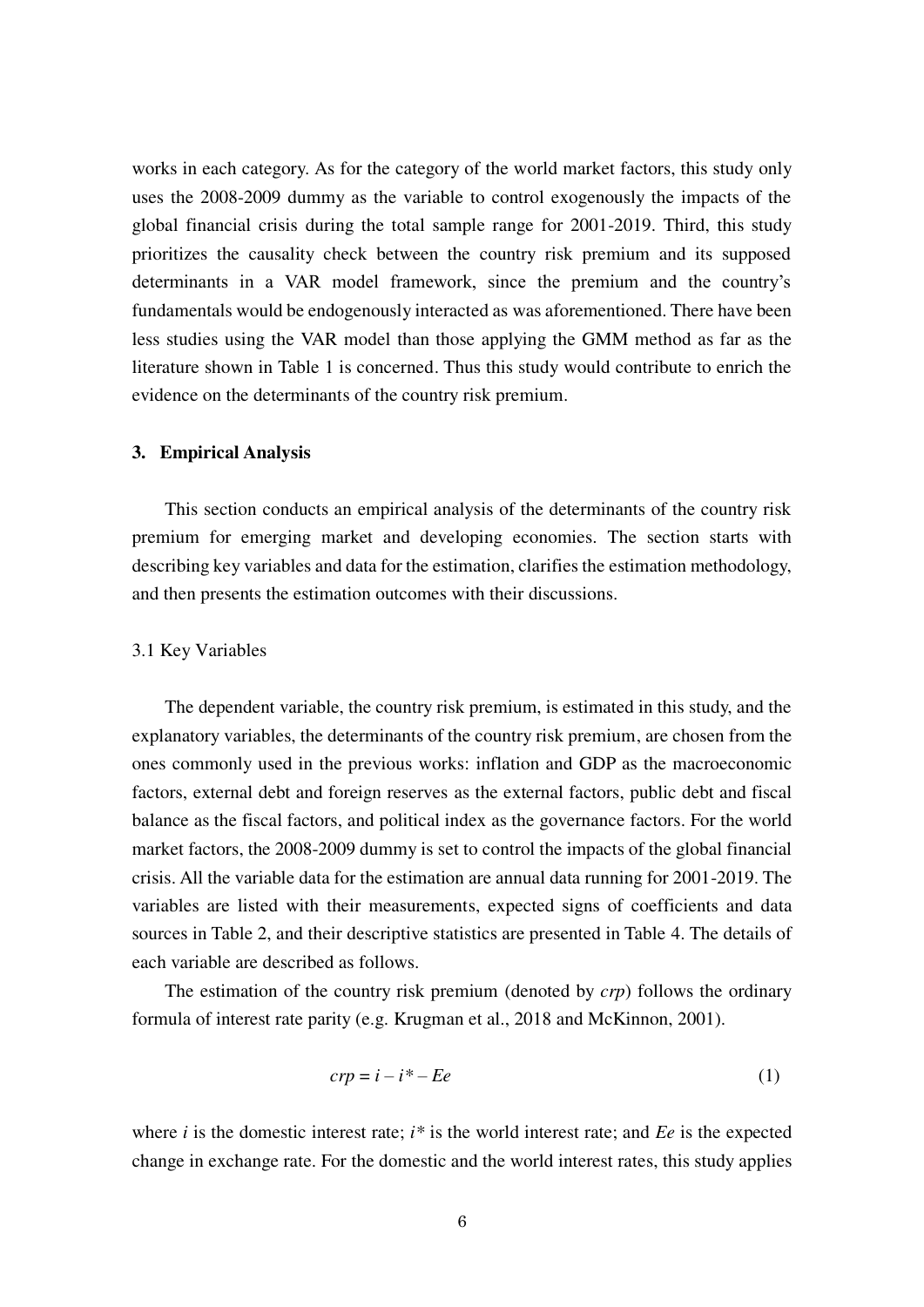the "money market rate" of domestic economies and the US, retrieved from International Financial Statistics (IFS) of International Monetary Fund  $(MF)$ .<sup>3</sup> As for the expected change in exchange rate, there are two kinds of the expectation formations: "adaptive" and "rational" expectations. This study assumes the "adaptive" expectation by  $E_e = e_{t-1}$ for the estimation to keep the consistency with the VAR model structure.<sup>4</sup> In addition, the estimation is based on the strong assumption that the observation of the annual change in exchange rate forms the expectations that are applied to short-term money market. The exchange rate is expressed by the local currency value per the US dollar, retrieved also from IFS.

Regarding the explanatory variables, the inflation (*inf*) is expressed by "a percent change in average consumer prices", taken from World Economic Outlook (WEO) Database of IMF. Its coefficient is expected to have a positive sign, since the high inflation is one of the factors of macroeconomic instabilities to raise a country risk.

The GDP (*gdp*) is shown by "a percent change in gross domestic product at constant prices" taken from WEO, and its coefficient is supposed to have a negative sign since the economic growth usually lessons the country's default risk.

The external debt (*exd*) is shown by "external debt stocks as a percentage of GNI (gross national income)" retrieved from World Development Indicator (WDI) of World Bank, and its coefficient's sigh is expected to be positive since the external debt could be a major component of the country risk.

The foreign reserves (*res*) are expressed by "total reserves as a percentage of total external debt" taken from WDI, and its coefficient's sign is supposed to be negative since the accumulation of foreign reserves could be a factor to mitigate the country risk.

The public debt (*pud*) is shown by "general government gross debt as a percentage of GDP" taken from WEO, and its coefficient's sign is expected to be positive since the public debt could also be a major component of the country risk.

The fiscal balance (*fsb*) is expressed by "general government net lending / borrowing as a percentage of GDP" retrieved from WEO, and its coefficient's sign is expected to be negative since the fiscal surplus could a factor to mitigate the country risk.

The political index (*pol*) is shown by "political stability and absence of violence / terrorism" compiled by Worldwide Governance Indicators of World Bank. The index takes the values from -2.5 (weak) to 2.5 (strong), and its coefficient's sign is supposed to

<sup>&</sup>lt;sup>3</sup> In case that the data of the money market rate is not available, the study instead uses the "monetary policy-related interest rate" as a short-term interest rate.

<sup>&</sup>lt;sup>4</sup> This study also applied the "rational" expectation for the estimation, and the subsequent estimations were not affected seriously by the differences in the expectation formations.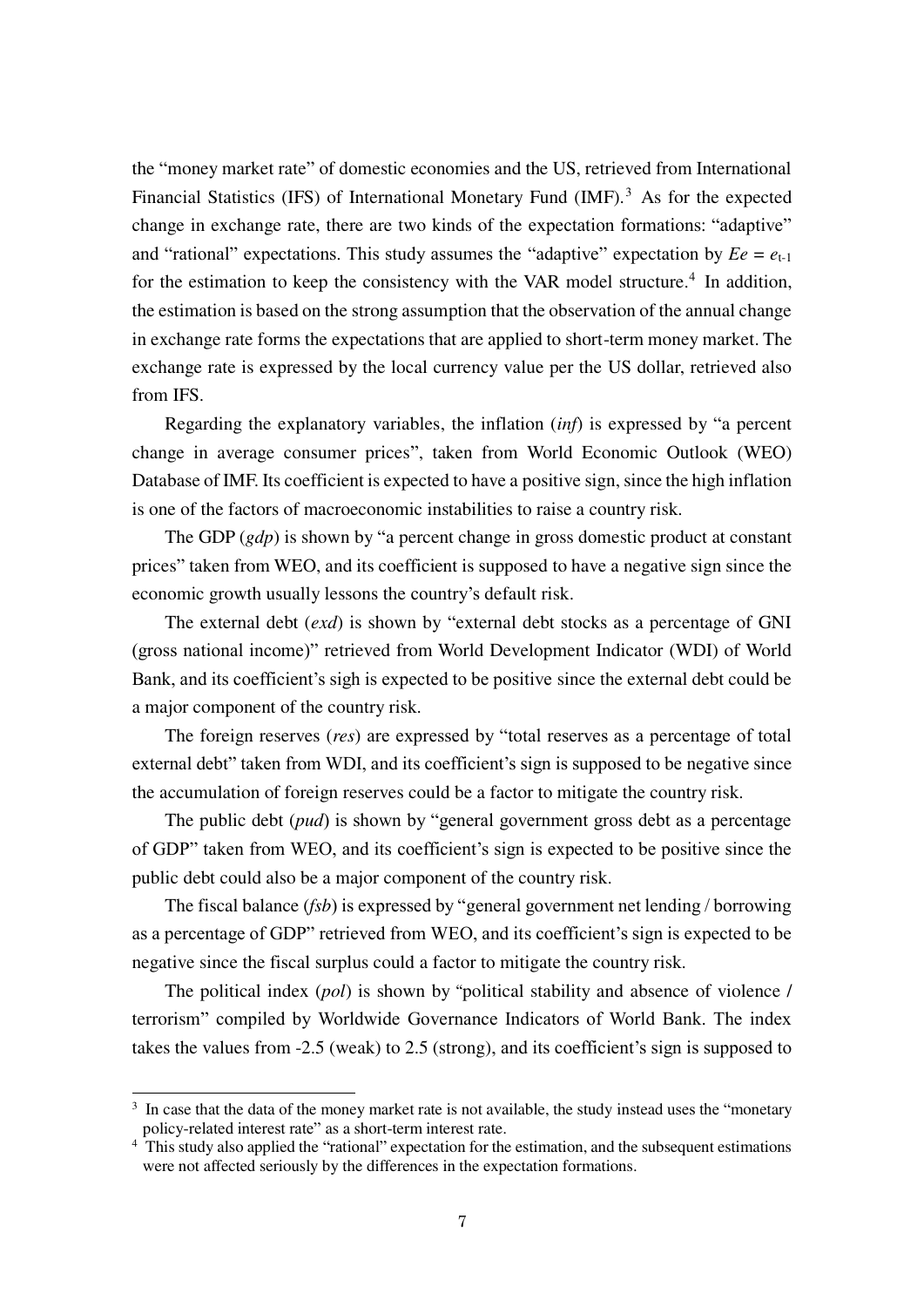be negative since the political stability could reduce the country risk.

#### 3.2 Panel Data Setting

Based on the setting of the key variable above, the study constructs the panel data for the period of 2001-2019 with 98 economies. The sample period after the 2000s is chosen since the study focuses on the fundamentals of domestic economies as the determinants of the country risk premium. As was stated in the introduction, the 1990s was the decade when there had been frequent crises originated in emerging market economies and the crises' contagions had affected the country risk premium. The 98 sample economies, which are listed in Table 3, are selected based on the data availability of the short-term interest rates (money market rate or monetary policy-related interest rate), out of 155 emerging market and developing economies defined by WEO database. The study winsorises the data of all the variables except the foreign reserves at the 0.5th and 99.5th percentile to remove the outliers.<sup>5</sup>

For the subsequent estimation, the study investigates the stationary property of the constructed panel data by employing panel unit root tests: Levin, Lin and Chu test (see Levin et al., 2002) and Im, Pesaran and Shin test (see Im et al., 2003). The former test assumes that there is a common unit root process across cross-sections, and the latter test allows for individual unit root processes that vary across cross-sections. These tests are conducted on the null hypothesis that a level of panel data has a unit root, by including "intercept" and "trend and intercept" in the test equations. Table 5 reports that the null hypothesis of a unit root is rejected at 99 percent significant level in all the variables in both of the tests with their equations including "intercept". The study thus uses the level of panel data for the estimation.

### 3.3 Screening Variables by Causality Tests

This study, as was aforementioned, prioritizes the causality investigation between the country risk premium and its supposed determinants, since the premium and the country's fundamentals would be endogenously interacted. To be specific, the study conducts the pairwise Granger causality tests for the combinations between the estimated country risk premium and the explanatory variables set in Section 3.2, and screens the variables that are identified to have the causalities running from them to the country risk premium for

<sup>&</sup>lt;sup>5</sup> The data of the foreign reserves is winsorised at the 0.1th and 99.9th percentile by observing the data distribution.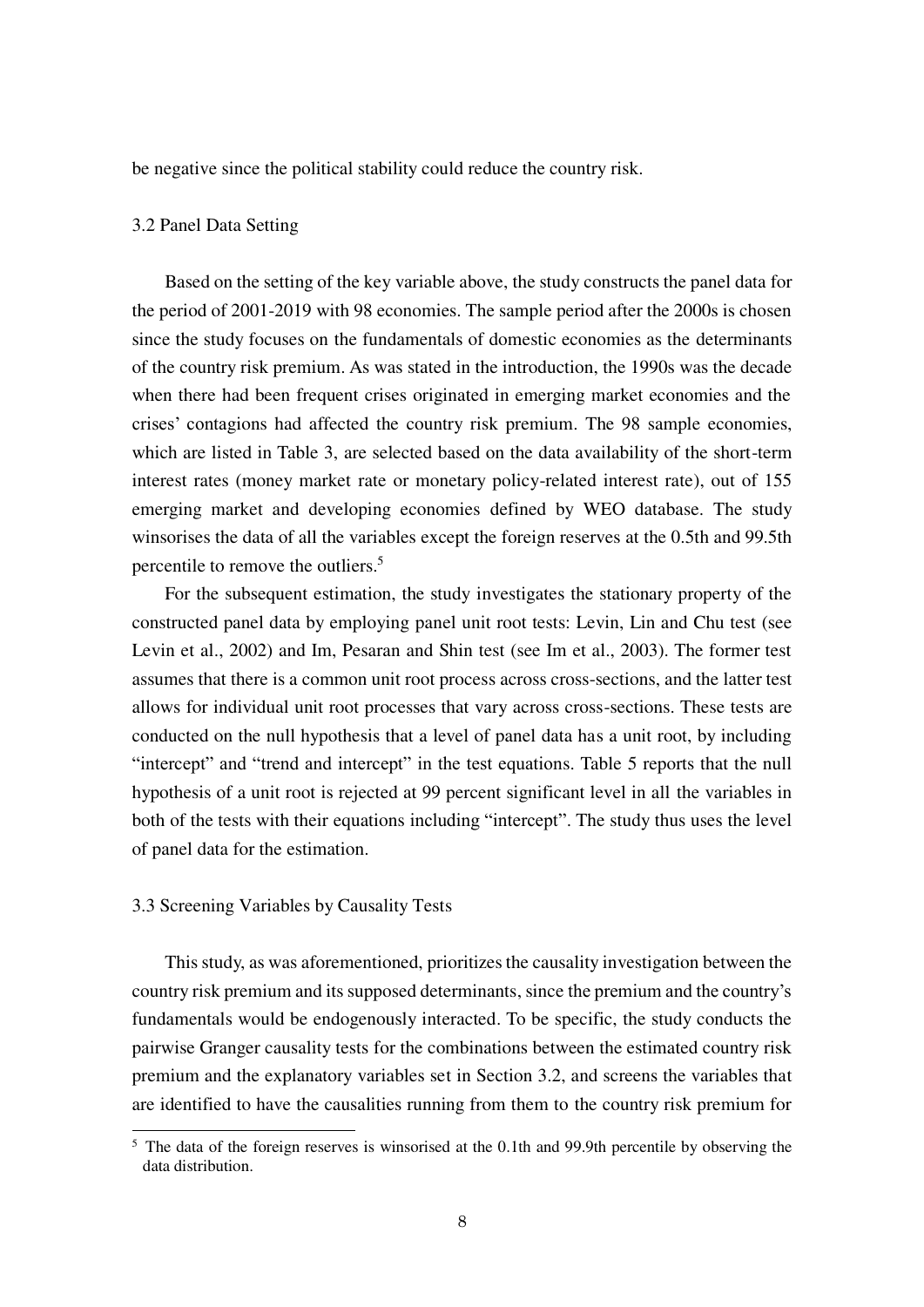the subsequent VAR model estimation. The test takes a one-year lag length, following the Schwarz Information Criterion with the maximum lags being equal to three year lags under the limited number of time-series data. The test equation is specified as follows.

$$
crp_{t} = \alpha_{1} + \beta_{1} \det_{t-1} + \gamma_{1} \trct{crp_{t-1}} + \varepsilon_{1t}
$$
  
\n
$$
\det_{t} = \alpha_{2} + \beta_{2} \det_{t-1} + \gamma_{2} \trct{crp_{t-1}} + \varepsilon_{2t}
$$
 (2)

where *det* is the supposed determinant of the country risk premium: *inf*, *gdp*, *exd*, *res*, *pud*, *fsb* or *pol*;  $\alpha_1$ ,  $\alpha_2$ ,  $\beta_1$ ,  $\beta_2$ ,  $\gamma_1$  and  $\gamma_2$  are constant terms and coefficients of variables; and  $\epsilon_1$ and  $\varepsilon_2$  are random error terms. The pairwise Granger causality tests are conducted on the null hypothesis:  $β_1 = 0$  and  $γ_2 = 0$ . The *crp* is considered to be Granger-caused by *det* if the null hypothesis,  $\beta_1 = 0$ , is rejected by F-statistics, and the *det* is Granger-caused by *crp* if  $\gamma_2 = 0$  is rejected.

Table 6 reports the results of the pairwise Granger causality tests. It is the inflation (*inf*), the external debt (*exd*), the foreign reserves (*res*) and the public debt (*pud*) that do Granger cause the country risk premium (*crp*) at conventionally significant levels of more than 95 % with the expected signs: positive causalities from *inf*, *exd* and *pud* to *crp* and negative causality from *res* to *crp*.

The causality from the GDP growth (*gdp*) to the country risk premium (*crp*) is not identified against the study's hypothesis. It is speculated that the "convergence" effects are mixed up in the test results. The convergence proposed by Sala-i-Martin (1996) represents the tendency of the less-developed countries to grow faster. The less-developed countries would often be accompanied with the higher country risk, thereby leading to the positive association between the GDP growth and the risk premium. In this study's sample, Vietnam with her per capita GDP being one-tenth of that of Malaysia in 2001, records a higher GDP growth (6.7 percent) than that of Malaysia (4.9 percent) on the average for 2001-2019, following the convergence. At the same time, Vietnam's risk premium (3.0 percent) is higher than that of Malaysia (0.8 percent) for the same period. This observation tells that the GDP growth could not simply be a factor to lower the country risk premium.

Regarding the fiscal balance (*fsb*), its causality to the country risk premium (*crp*) is not significant though its sign is negative as expected. It might be because the balance contains the cyclical factor affected by business fluctuations, which has little to do with the country risk with structural property.

As for the political index (*pol*), its causality to the country risk premium (*crp*) is not confirmed. It might come from the fact that political turmoil has less happened after the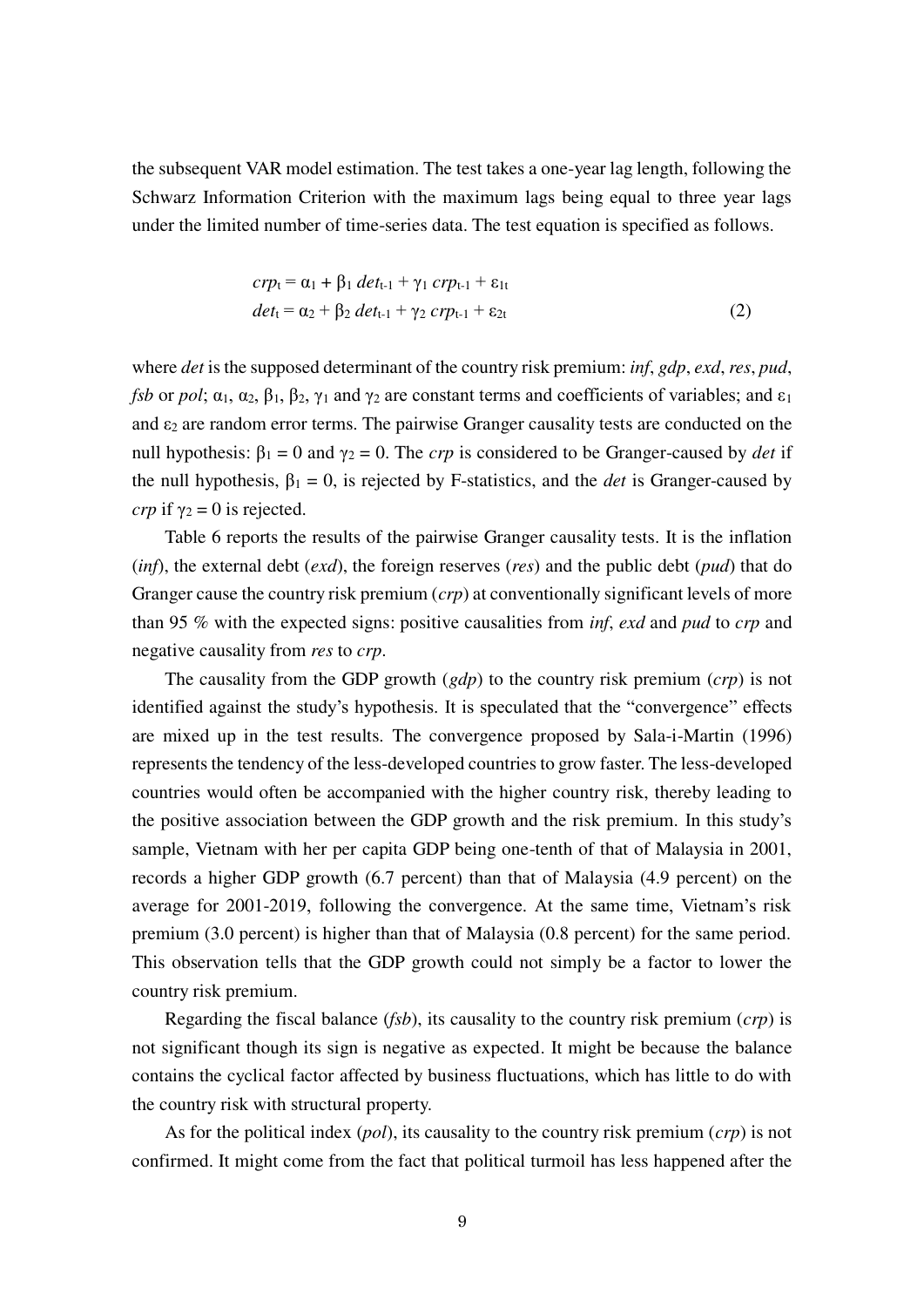2000s than before it with e.g. the disintegration of the Soviet Union in 1991, and thus the political risk might not be a major influential factor to constitute the country risk in the sample period.

Another point to be worth noting is that the opposite causalities running from the country risk premium (*crp*) to the inflation (*inf*) and the external debt (*exd*) are all negative at conventionally significant levels. These results imply that the risk premium might provide some disciplines for the macroeconomic balances: the high risk premium take a role to restrain excessive inflations and explosions of external debts.

To sum up, the pairwise Granger causality tests in this section have eventually screened the determinant variables for the subsequent VAR model estimation, by choosing the inflation (*inf*), the external debt (*exd*), the foreign reserves (*res*) and the public debt (*pud*), and dropping the GDP growth (*gdp*), the fiscal balance (*fsb*) and the political index (*pol*).

### 3.4 VAR Estimation and Results with Discussions

This section turns to the VAR model estimation to examine the impulse responses of the selected explanatory variables on the country risk premium. Before constructing the model, the study investigates the multicollinearity among the explanatory variables. Table 7 shows the bivariate correlations and the variance inflation factors (VIF) among the explanatory variables. Table 7-1 including all the variables reveals that there is a high correlation (0.546) between the external debt (*exd*) and the public debt (*pud*). The VIF, a method of measuring the level of collinearity between the regressors in an equation, tells that the values of both variables (around 5) are in the risky zone inducing multicollinearity. In case the external debt (*exd*) and the public debt (*pud*) are separately estimated in Table 7-2 and 7-3, there are no serious threat in the multicollinearity among the explanatory variables. Thus, the subsequent VAR model sets up the two groups of variables with the external debt (*exd*) and the public debt (*pud*) being separately included.

Then the model equation is specified for the estimation as follows.

$$
y_{it} = \alpha y_{it-1} + \mu d_{0809} + \varepsilon_{it}
$$
 (3)

where  $y_{it}$  is a column vector of the endogenous variables with economy i and year t:  $y =$ (*crp*, *inf*, *exd*, *res*)' denoted as Model I, and  $y = (crp, inf, pud, res)$ ' as Model II;  $y_{it-1}$  is a vector of the lagged endogenous variables;  $d_{0809}$  is the 2008-2009 dummy variable to control exogenously the impacts of the global financial crisis, taking a value one if the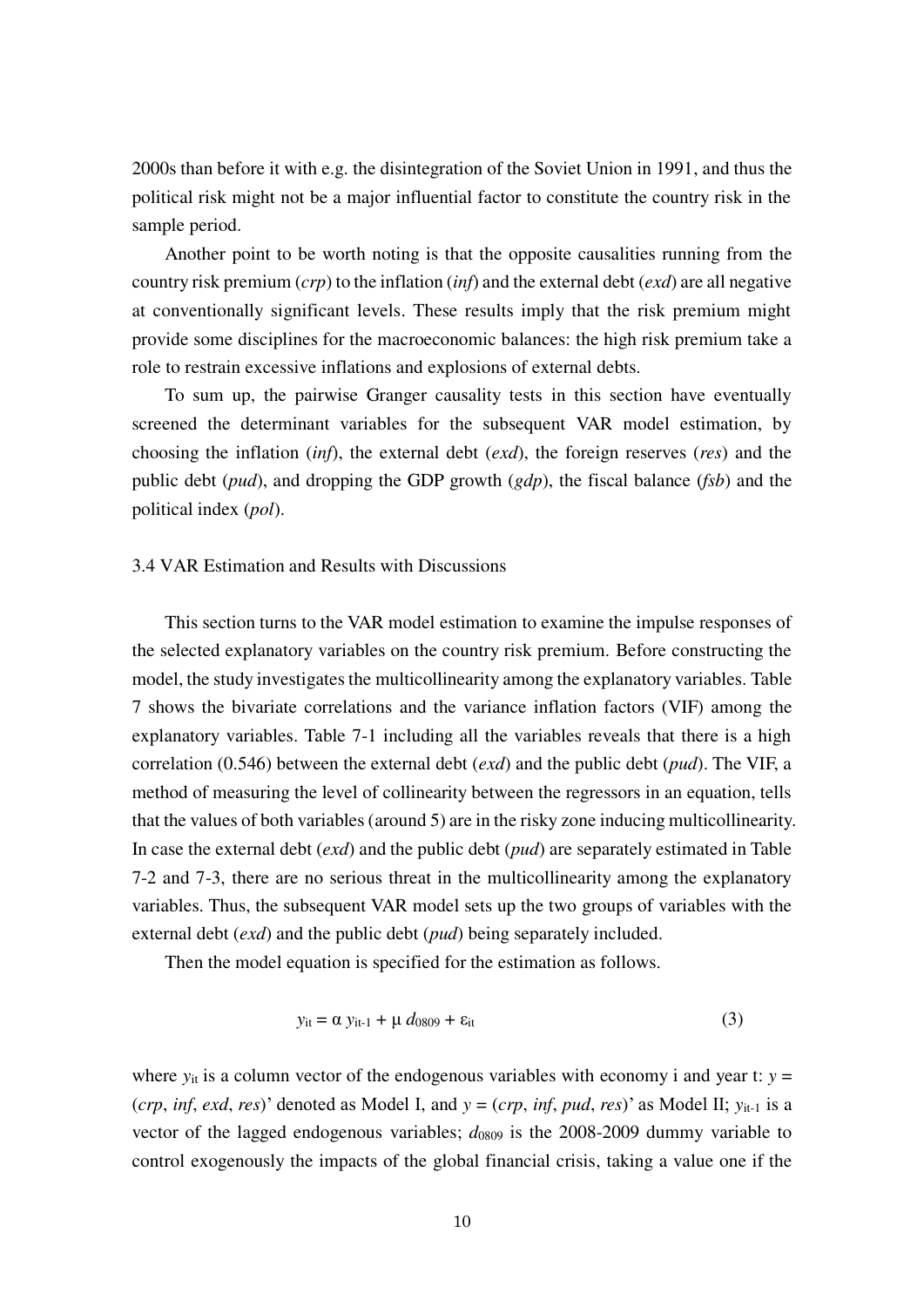year of the data belongs to 2008 and 2009, and zero otherwise; α and μ are coefficient matrixes; and  $\varepsilon_{it}$  is a vector of the random error terms in the system. The lag length  $(-1)$ is selected by the Schwarz Information Criterion with the maximum lags being three year lags under the limited number of time-series data.

Based on the VAR model estimation (2), the study examines the impulse responses of the country risk premium (*crp*) to the shocks of its determinant variables, *inf*, *exd*, *pud* and *res*. Table 8 and Figure 1 report the estimation outcomes of the VAR model and the impulse responses, respectively.

Regarding the impulse responses, the Model I in Figure 1-1 shows that the country risk premium (*crp*) responds positively to the shock of the inflation (*inf*) and the external debt (*exd*) with the conventional error bands, but insignificantly to the shock of the foreign reserves (*res*). The Model II in Figure 1-2 presents that the country risk premium (*crp*) responds positively to the shock of the inflation (*inf*) and the public debt (*pud*) robustly, and negatively to the shock of the foreign reserves (*res*) with the weak significance. Figure 1-1 and 1-2 also indicate that the accumulated responses of the country risk premium toward eight years to the shock of one percent point of the inflation rate are around 0.4 percent point; and those to the shocks of the external debt as a percentage of GNI and the public debt as a percentage of GDP are  $0.2 - 0.3$  percent points. These results meet the study's hypotheses described in Section 3.1.

In a nutshell, the VAR model analyses in this study could identify the factors of the inflation, the external debt, the public debt and the foreign reserves as the determinants of the country risk premium. This results are also consistent with the previous works presented in Section 2: the inflation is proven to be the determinant common to Mpapakika and Malikane (2019), Palic et al. (2017), Tkalec et al. (2014) and Martinez et al. (2013); the external debt common to Tkalec et al. (2014), Martinez et al. (2013), Maltritz and Molchanov (2013), Bellas et al. (2010) and Hilscher and Nosbusch (2010); the public debt common to Mpapakika and Malikane (2019), Palic et al. (2017), Tkalec et al. (2014), Iara and Wolff (2014), Baldacci et al. (2011) and Baldacci and Kumar (2010); and the foreign reserves common to Mpapakika and Malikane (2019), Tebaldi et al. (2018), Tkalec et al. (2014), Martinez et al. (2013), Maltritz and Molchanov (2013) and Hilscher and Nosbusch (2010).

### **4. Concluding Remarks**

This paper revisited the issue on the determinants of the country risk premium for emerging market and developing economies to enrich its empirical evidence. The major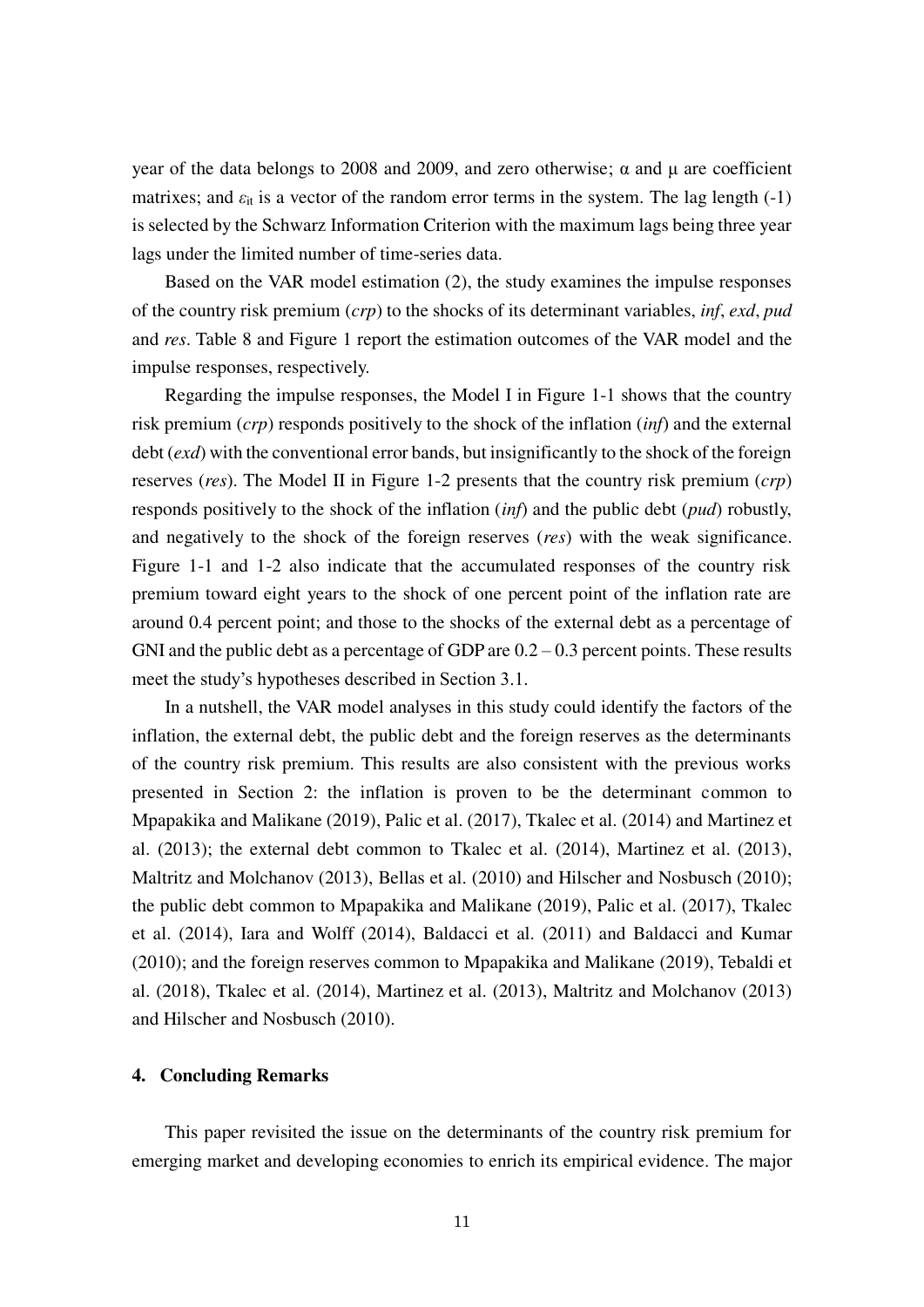contributions of this study are: to sample the majority of emerging market and developing economies by estimating the country risk premium, to focus on the domestic fundamentals rather than the world market factors by targeting the period after the 2000s and, to screen the determinants by the causality check between the country risk premium and its supposed determinants in a VAR model framework.

Through the VAR model estimation, this study could eventually identify the factors of the inflation, the external debt, the public debt and the foreign reserves as the determinants of the country risk premium, which is consistent with the findings of the majority of the previous works. The strategic policy implication is the significance in consolidating fiscal, external and macroeconomic balances for emerging market and developing economies, so that they could avoid excessive risk premiums that would hamper their capital accumulation and their long-term economic growth.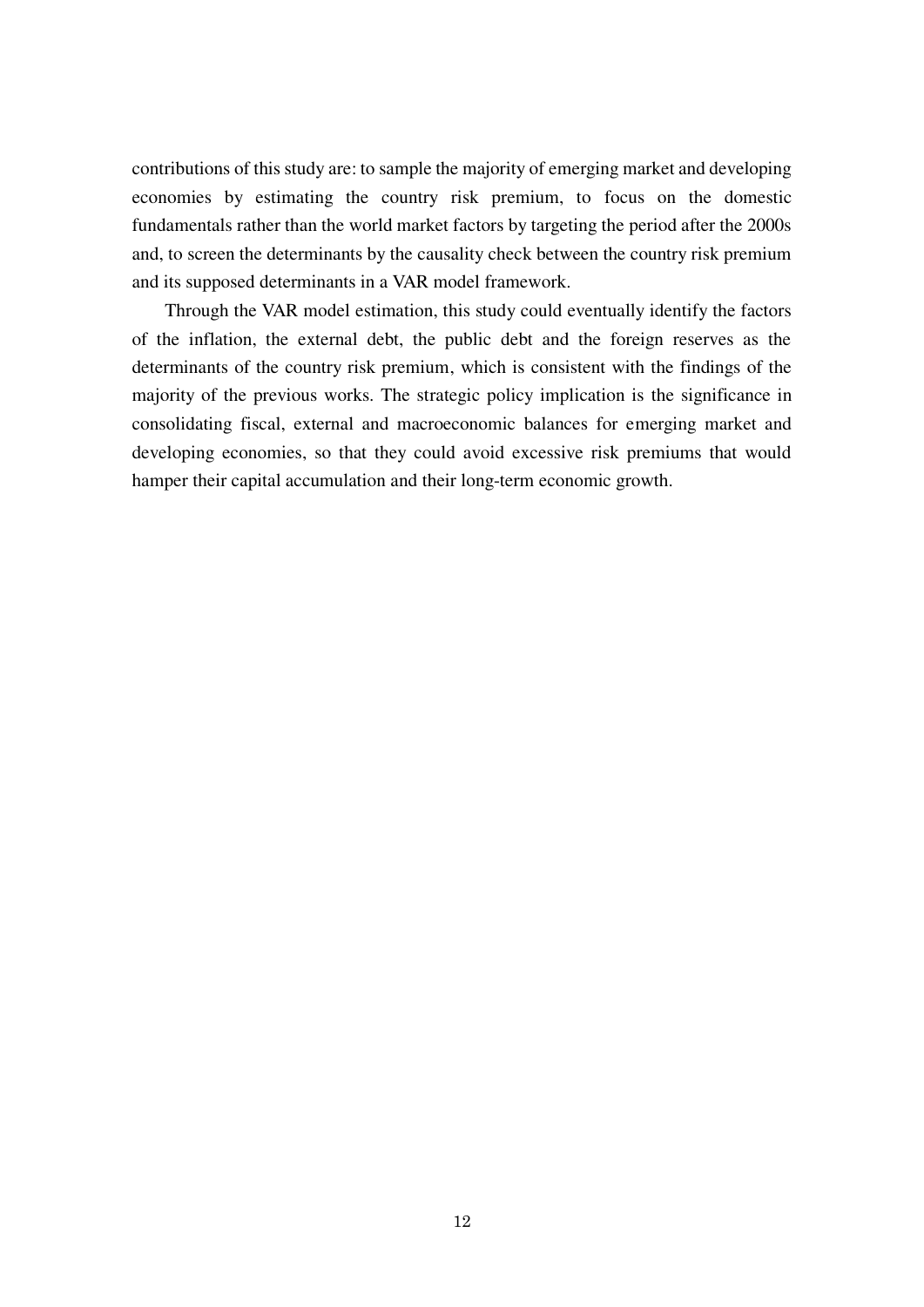#### **References**

- Arora, V. and Cerisola, M. (2000), How does U.S. monetary policy influence economic conditions in emerging markets? *IMF Working Paper*, WP/ 00/148.
- Baldacci, E. and Kumar, M. (2010), Fiscal Deficits, Public Debt and Sovereign Bond Yields, *IMF Working Paper*, WP/10/184.
- Baldacci, E., Gupta, S. and Mati A. (2011), Political and fiscal risk determinants of sovereign spreads in Emerging markets, *Review of Development Economics*, Vol. 15, pp. 251–63.
- Bellas, D., Papaioannou, M. and Petrova, I. (2010), Determinants of Emerging market Sovereign Bond Spreads: Fundamentals vs. Financial Stress, *IMF Working paper*, WP/10/281.
- Dooley, M. and Hutchison, M. (2009), Transmission of the U.S. subprime crisis to emerging markets: evidence on the decoupling – recoupling hypothesis, *Journal of International Money and Finance*, Vol. 28, pp. 1331–1349.
- Edwards, S. (1984), LDC foreign borrowing and default risk: an empirical investigation 1976–80, *American Economic Review*, Vol. 74, pp. 726–734.
- Edwards, S. (1986), The pricing of bonds and bank loans in international markets, *European Economic Review*, Vol. 30, pp. 565–589.
- Hilscher, J. and Nosbusch, Y. (2010), Determinants of sovereign risk: Macroeconomic fundamentals and the pricing of sovereign debt, *Review of Finance*, Vol. 14, pp. 235– 62.
- Iara, A. and Wolff, G. (2014), Rules and risk in the Euro area, *European Journal of Political Economy*, Vol. 34, pp. 222–36.
- Im, K.S., Pesaran, M.H. and Shin, Y. (2003), Testing for Unit Roots in Heterogeneous Panels, *Journal of Econometrics*, Vol. 115, pp. 53–74.
- Krugman, P.R., Obstfeld, M. and Melitz, M. (2018), *International Economics: Theory and Policy, 11th edition*, Pearson Education Limited, Harlow.
- Levin, A., Lin, C.F. and Chu, C. (2002), Unit root tests in panel data: Asymptotic and finite-sample properties. *Journal of Econometrics*, Vol. 108, pp. 1–24.
- Maltritz, D. and Molchanov, A. (2013), Analyzing determinants of bond yield spreads with Bayesian model averaging, *Journal of Banking and Finance*, Vol. 37, pp. 5275– 84.
- Martinez, L., Terceno, A. and Terruel, M. (2013), Sovereign bond spreads determinants in Latin American countries: Before and during the XXI financial crisis. *Emerging Markets Review*, Vol. 17, pp. 60–75.
- Mankiw, N.G. (2019), *Macroeconomics, 10th Edition*, Worth Publishers, New York.
- McKinnon, R.I. (2001), After the Crisis, the East Asian Dollar Standard Resurrected: An Interpretation of High-Frequency Exchange Rate Pegging, in Stiglitz, J.E. and Yusuf, S. (eds) *Rethinking the East Asian Miracle*, the World Bank and Oxford University Press, pp. 197–246.
- Mpapalika, J. and Malikane, C. (2019), The Determinants of Sovereign Risk Premium in African Countries, *Journal of Risk and Financial Management*, Vol. 12, pp. 1–20.
- Palic, P., Simovic, P.P. and Vizek, M. (2017), The Determinants of Country Risk Premium Volatility: Evidence from a Panel VAR Model, *Croatian Economic Survey*, Vol. 19, pp. 37-66.
- Sala-i-Martin, X.X. (1996), The Classical Approach to Convergence Analysis, *The*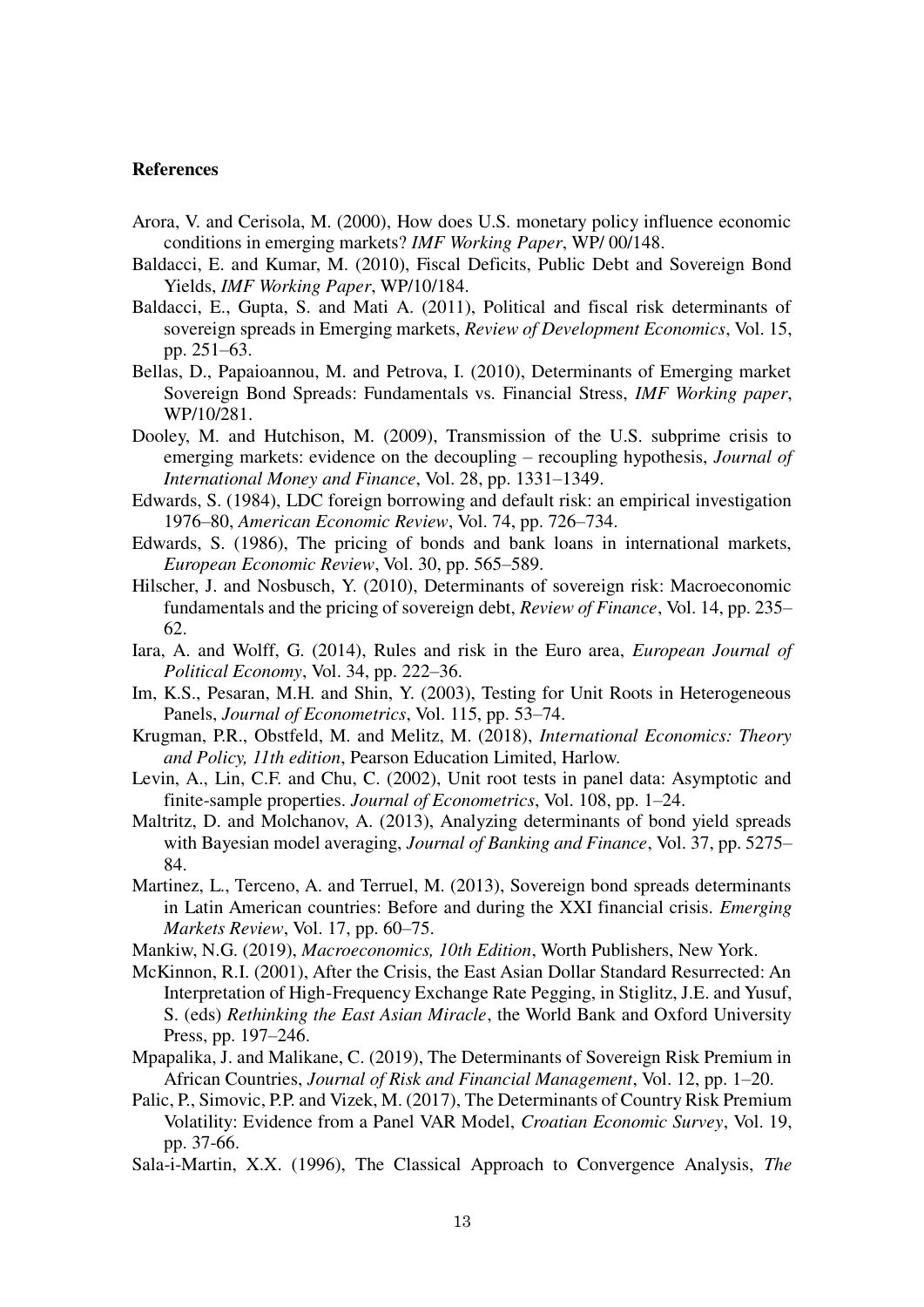*Economic Journal*, Vol. 106, pp. 1019-1036.

- Shimizu, S. (2018). Development of Asian Bond Markets and Challenges: Keys to Market Expansion, *Public Policy Review*, Vol. 14, pp. 955-1000.
- Tebaldi, E., Nguyen, H. and Zuluaga, J. (2018), Determinants of emerging markets' financial health: A panel data study of sovereign bond spreads, *Research in International Business and Finance*, Vol. 45, pp. 82–93.
- Tkalec, M., Vizek, M. and Verbic, M. (2014), Balance sheet effects and original sinners' risk premiums, *Economic Systems*, Vol. 38, pp. 597–613.
- World Bank (1997), *Private Capital Flows to Developing Countries: The Road to Financial Integration*, Oxford University Press, New York.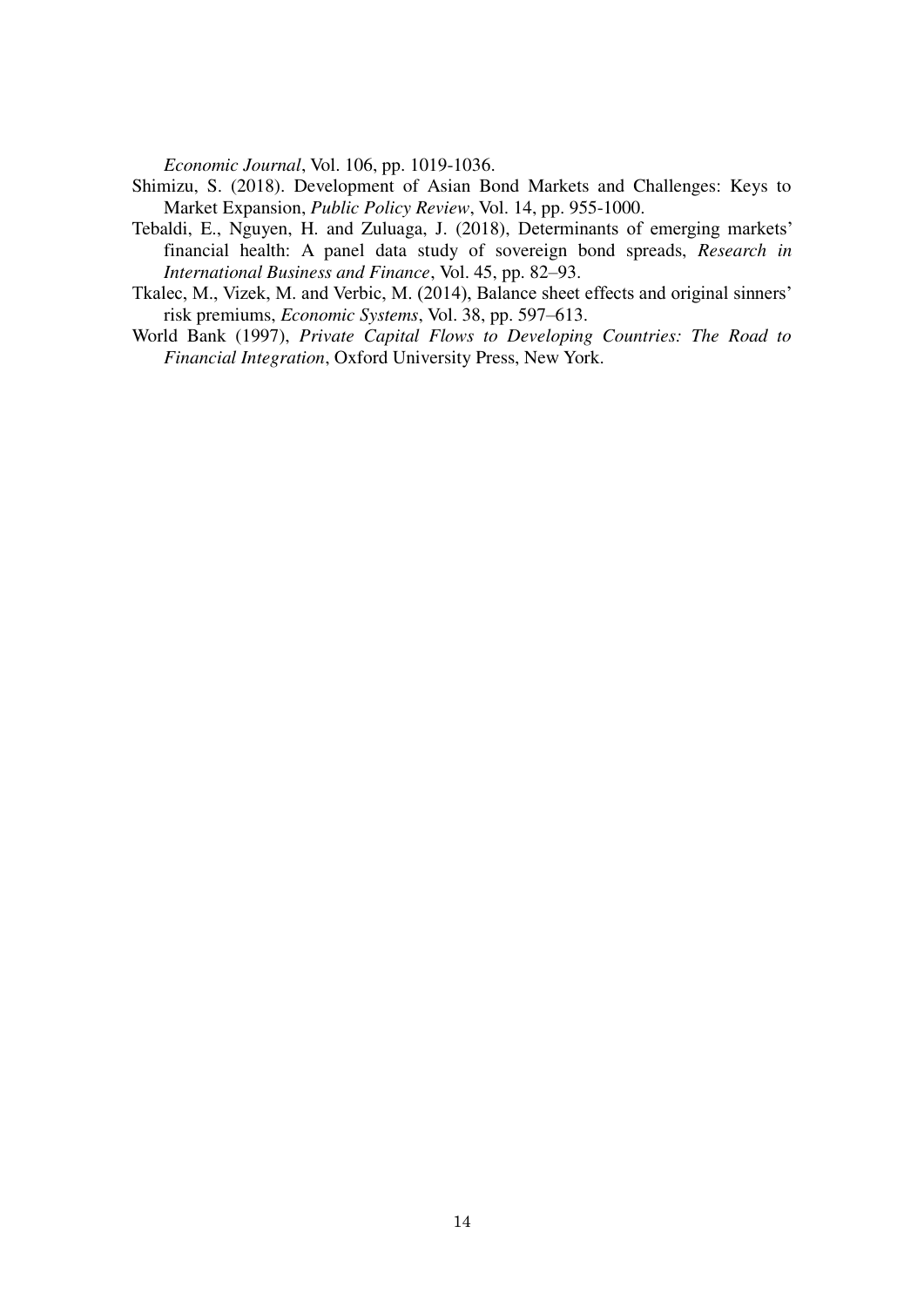| Variables                      | Mpapakika &<br>Malikane (2019)                | Tebaldi et al.<br>(2018)               | Palic et al.<br>(2017)                     | Tkalec et al.<br>(2014)                         |
|--------------------------------|-----------------------------------------------|----------------------------------------|--------------------------------------------|-------------------------------------------------|
| dependent variable             | gov. bond spread<br>central banks             | gov. bond spread<br>EMBIG <sup>1</sup> | gov. bond spread<br>EMBIG <sup>1</sup>     | gov. bond spread<br>EMBIG <sup>1</sup>          |
| [Macroeconomic Factors]        |                                               |                                        |                                            |                                                 |
| GDP                            | $\ast$                                        | $\ast$                                 | $\ast$                                     | $\ast$                                          |
| inflation                      | $\ast$                                        |                                        | *                                          | *                                               |
| stock index                    |                                               |                                        |                                            |                                                 |
| interest rate                  |                                               |                                        | $\ast$                                     |                                                 |
| [External Factors]             |                                               |                                        |                                            |                                                 |
| exchange rate                  |                                               | $\ast$                                 |                                            | $\ast$                                          |
| terms of trade                 |                                               |                                        |                                            |                                                 |
| trade openness <sup>2)</sup>   | $\ast$                                        | $\ast$                                 |                                            |                                                 |
| current $account^{2)}$         |                                               |                                        |                                            |                                                 |
| $external\ debt^{2)}$          |                                               |                                        |                                            | $\ast$                                          |
| foreign reserves <sup>2)</sup> | $\ast$                                        | $\ast$                                 |                                            | $\ast$                                          |
| recent default                 |                                               |                                        |                                            |                                                 |
| [Fiscal & Monetary Factors]    |                                               |                                        |                                            |                                                 |
| public debt <sup>2)</sup>      | $\ast$                                        |                                        | $\ast$                                     | $\ast$                                          |
| fiscal balance <sup>2)</sup>   |                                               |                                        |                                            |                                                 |
| $M2^{2}$                       |                                               |                                        |                                            |                                                 |
| [Governance Factors]           |                                               |                                        |                                            |                                                 |
| gov. effectiveness             |                                               |                                        |                                            |                                                 |
| rule of law                    |                                               |                                        |                                            |                                                 |
| fiscal governance              |                                               |                                        |                                            |                                                 |
| <i>political index</i>         |                                               | $\ast$                                 |                                            |                                                 |
| [World Market Factors]         |                                               |                                        |                                            |                                                 |
| commodity prices               | $\ast$                                        |                                        |                                            |                                                 |
| market sentiment               | $\ast$                                        |                                        |                                            | *                                               |
| Samples                        | 10 African countries<br>1971-2011             | 31 emerging<br>countries<br>1994-2014  | 24 European<br>countries<br>1994-2015      | 8 European transition<br>countries<br>2001-2013 |
| Methodology                    | Dynamic Fixed<br>Effects Model,<br><b>GMM</b> | <b>GMM</b>                             | GARCH,<br>Panel VAR<br>Volatility Analysis | Dynamic Panel Error<br><b>Correction Model</b>  |

# **Table 1 List of Previous Studies after the 2010s**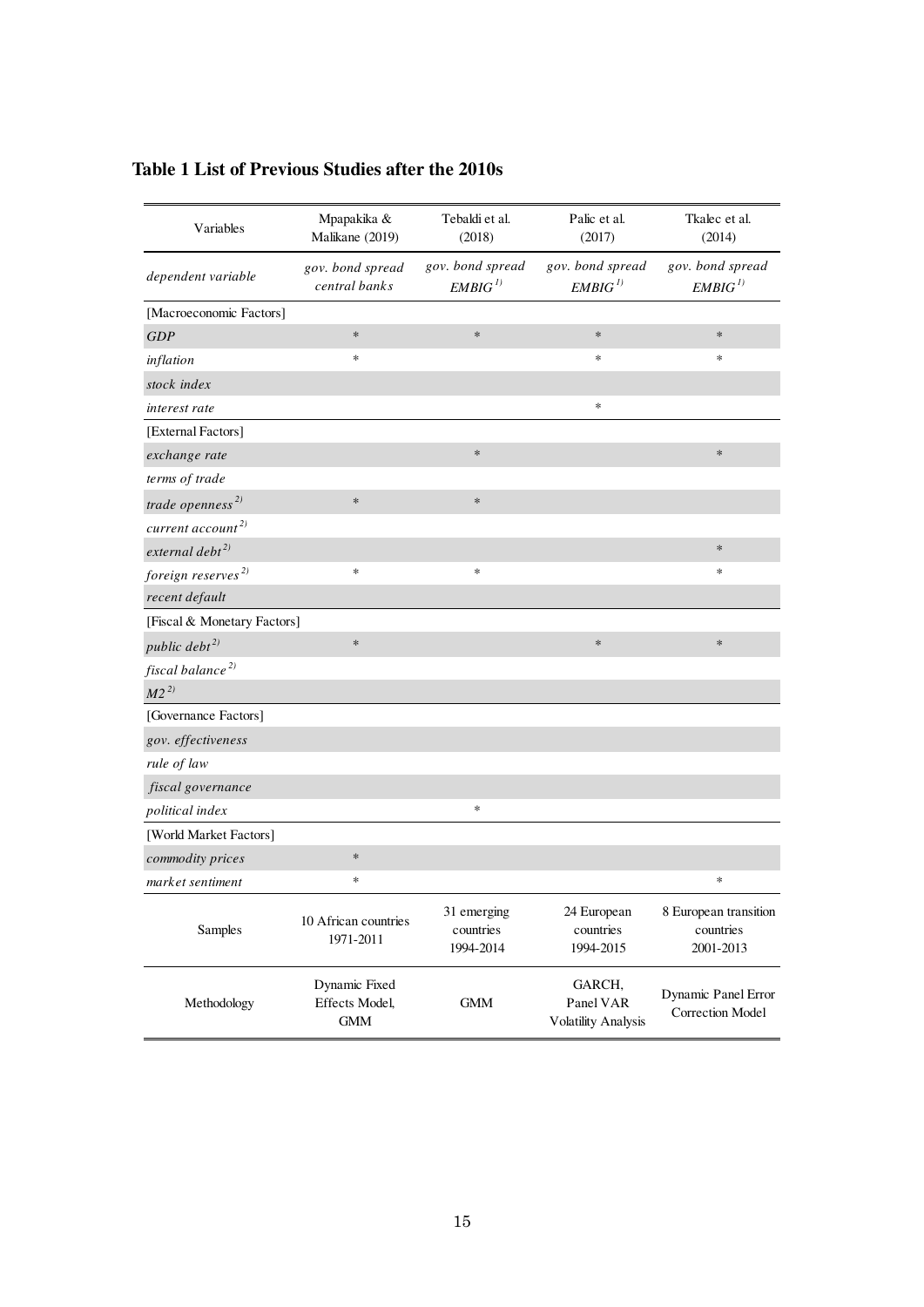# *(continued)*

| Variables                      | Iara & Wolff<br>(2014)                 | Martinez et al. (2013)                   | Maltritz &<br>Molchanov (2013)         | Baldacci et al.<br>(2011)              |
|--------------------------------|----------------------------------------|------------------------------------------|----------------------------------------|----------------------------------------|
| dependent variable             | gov. bond spread<br>Bloomberg          | gov. bond spread<br>EMBIG <sup>1</sup>   | gov. bond spread<br>EMBIG <sup>1</sup> | gov. bond spread<br>EMBIG <sup>1</sup> |
| [Macroeconomic Factors]        |                                        |                                          |                                        |                                        |
| GDP                            |                                        |                                          |                                        |                                        |
| inflation                      |                                        | $\ast$                                   |                                        |                                        |
| stock index                    |                                        | $\ast$                                   | $\ast$                                 |                                        |
| interest rate                  |                                        |                                          |                                        |                                        |
| [External Factors]             |                                        |                                          |                                        |                                        |
| exchange rate                  |                                        |                                          | $\ast$                                 |                                        |
| terms of trade                 |                                        | $\ast$                                   |                                        |                                        |
| trade openness <sup>2)</sup>   |                                        |                                          |                                        |                                        |
| current $account^{2)}$         |                                        | $\approx$                                |                                        |                                        |
| $external\ debt^{2)}$          |                                        | $\ast$                                   | $\ast$                                 |                                        |
| foreign reserves <sup>2)</sup> |                                        | *                                        | $\ast$                                 |                                        |
| recent default                 |                                        |                                          | $\ast$                                 |                                        |
| [Fiscal & Monetary Factors]    |                                        |                                          |                                        |                                        |
| public debt $^{2)}$            | $\ast$                                 |                                          |                                        | $\ast$                                 |
| fiscal balance <sup>2)</sup>   | $\ast$                                 |                                          | $\ast$                                 | $\ast$                                 |
| $M2^{2)}$                      |                                        | $\ast$                                   |                                        |                                        |
| [Governance Factors]           |                                        |                                          |                                        |                                        |
| gov. effectiveness             |                                        | $\ast$                                   |                                        |                                        |
| rule of law                    |                                        |                                          |                                        |                                        |
| fiscal governance              | $\ast$                                 |                                          |                                        |                                        |
| political index                |                                        |                                          |                                        | ∗                                      |
| [World Market Factors]         |                                        |                                          |                                        |                                        |
| commodity prices               |                                        |                                          |                                        |                                        |
| market sentiment               |                                        |                                          |                                        |                                        |
| <b>Samples</b>                 | 11 Euro area<br>countries<br>1999-2009 | 7 Latin America<br>coutries<br>2003-2012 | 35 emerging<br>countries<br>1996-2010  | 46 emerging<br>countries<br>1997-2008  |
| Methodology                    | $\mbox{GMM}$                           | Dynamic Fixed<br><b>Effects Model</b>    | <b>Bayesian Model</b><br>Averaging     | $\mbox{GMM}$                           |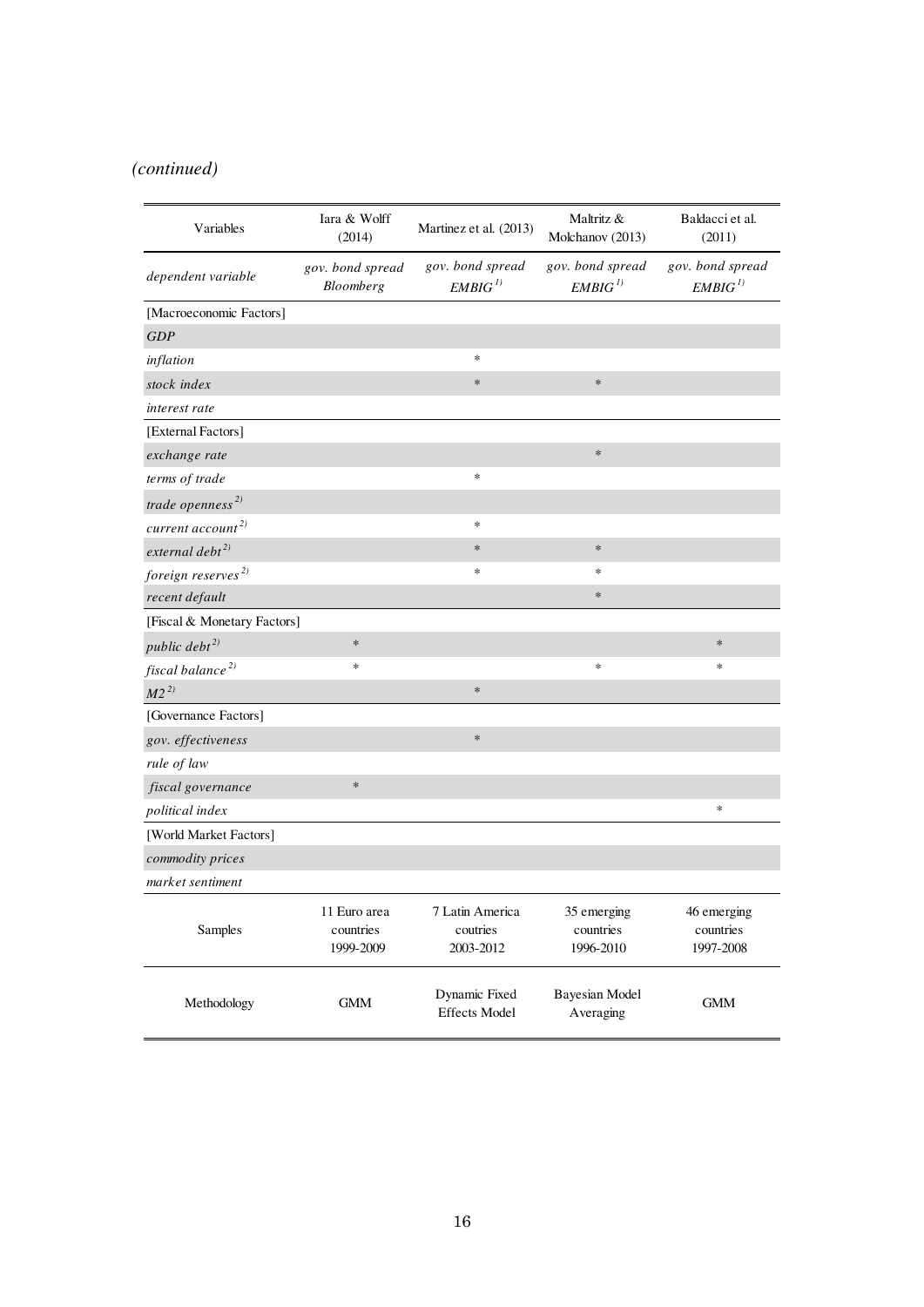# *(continued)*

| Variables                      | Baldacci & Kumar<br>(2010)                          | Bellas et al.<br>(2010)                | Hilscher & Nosbusch<br>(2010)          |
|--------------------------------|-----------------------------------------------------|----------------------------------------|----------------------------------------|
| dependent variable             | gov. bond yields<br>IFS, etc.                       | gov. bond spread<br>EMBIG <sup>1</sup> | gov. bond spread<br>EMBIG <sup>1</sup> |
| [Macroeconomic Factors]        |                                                     |                                        |                                        |
| GDP                            | $\ast$                                              |                                        |                                        |
| inflation                      |                                                     |                                        |                                        |
| stock index                    |                                                     |                                        |                                        |
| interest rate                  |                                                     |                                        |                                        |
| [External Factors]             |                                                     |                                        |                                        |
| exchange rate                  |                                                     |                                        | $\ast$                                 |
| terms of trade                 |                                                     |                                        |                                        |
| trade openness $^{2)}$         |                                                     | $\ast$                                 |                                        |
| current $account^{2)}$         |                                                     | $\mathbf{x}$                           |                                        |
| $external\ debt^{2)}$          |                                                     | $\ast$                                 | $\ast$                                 |
| foreign reserves <sup>2)</sup> |                                                     |                                        | $\ast$                                 |
| recent default                 |                                                     |                                        | $\ast$                                 |
| [Fiscal & Monetary Factors]    |                                                     |                                        |                                        |
| public $debt^{2)}$             | $\ast$                                              |                                        |                                        |
| fiscal balance <sup>2)</sup>   | $\ast$                                              | $\ast$                                 |                                        |
| $M2^{2)}$                      |                                                     |                                        |                                        |
| [Governance Factors]           |                                                     |                                        |                                        |
| gov. effectiveness             |                                                     |                                        |                                        |
| rule of law                    |                                                     |                                        |                                        |
| fiscal governance              |                                                     |                                        |                                        |
| political index                |                                                     | *                                      |                                        |
| [World Market Factors]         |                                                     |                                        |                                        |
| commodity prices               |                                                     |                                        |                                        |
| market sentiment               |                                                     | $\ast$                                 | $\ast$                                 |
| Samples                        | 31 advanced $\&$<br>emerging countries<br>1980-2008 | 14 emerging<br>countries<br>1997-2009  | 32 emerging<br>countries<br>1998-2007  |
| Methodology                    | <b>GMM</b>                                          | Pooled Mean Group<br>(PMG) Estimator   | <b>Fixed Effects Model</b>             |

Notes

Source: The author's description

<sup>1)</sup> EMBIG denotes JPMorgan Emerging Market Bond Index Global.

<sup>2)</sup> The indicators are usually expressed as a percentage of GDP.

<sup>3)</sup> The selected indicators by \* are the ones whose coefficients have expected signs and significances at conventional levels.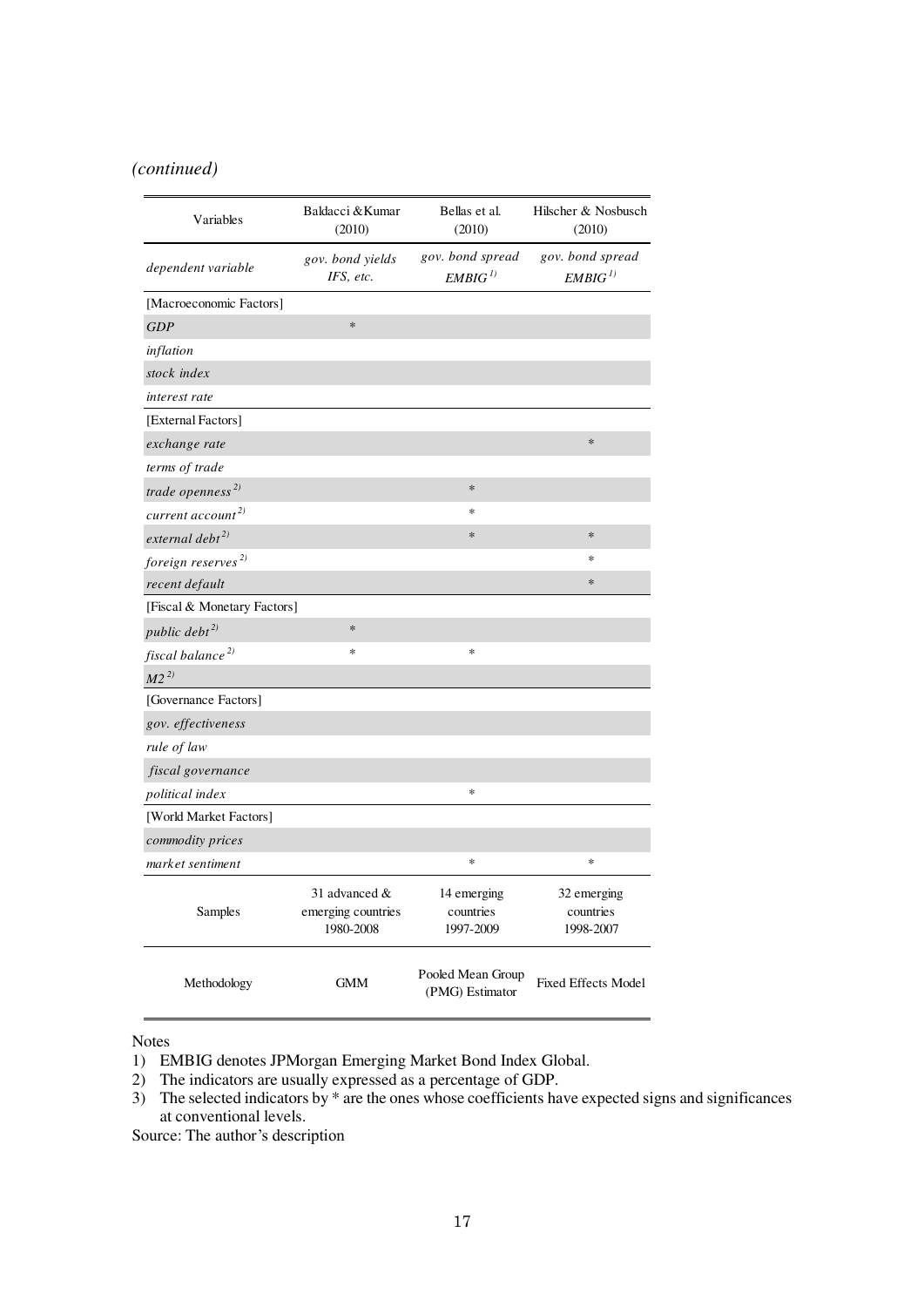| Variables                    | Description                                                                              | Exp. Sign | Sources    |  |  |  |
|------------------------------|------------------------------------------------------------------------------------------|-----------|------------|--|--|--|
|                              | Dependent Variable: County Risk Premium                                                  |           |            |  |  |  |
| crp                          | $i - i^*$ - Ee                                                                           |           |            |  |  |  |
|                              | $i$ : money market rate in emerging market and developing economies                      |           |            |  |  |  |
|                              | $i^*$ : money market rate in the US                                                      |           | <b>IFS</b> |  |  |  |
|                              | <i>Ee</i> : expected change in exchange rate (per US dollar) = $e_{t-1}$                 |           |            |  |  |  |
| <b>Explanatory Variables</b> |                                                                                          |           |            |  |  |  |
| inf                          | inflation, % change in average consumer prices                                           | $+$       | <b>WEO</b> |  |  |  |
| gdp                          | % change in gross domestic product at constant prices                                    |           | <b>WEO</b> |  |  |  |
| exd                          | external debt stocks ( $\%$ of GNI)                                                      | $\ddot{}$ | <b>WDI</b> |  |  |  |
| res                          | total reserves (% of total external debt)                                                |           | <b>WDI</b> |  |  |  |
| pud                          | general government gross debt ( $\%$ of GDP)                                             | $\ddot{}$ | <b>WEO</b> |  |  |  |
| fsb                          | general government net lending/borrowing (% of GDP)                                      |           | <b>WEO</b> |  |  |  |
| pol                          | Political Stability and Absence of Violence/Terrorism [from -2.5 (weak) to 2.5 (strong)] |           | WGI        |  |  |  |

**Table 2 List of Variables for Estimation** 

Notes: The data sources are shown as follows:

IFS: International Financial Statistics, International Monetary Fund WEO: World Economic Outlook Databases, International Monetary Fund WDI: World Development Indicators, World Bank WGI: Worldwide Governance Indicators, World Bank

Source: The author's description

|  |  | <b>Table 3 List of Sample Economies</b> |
|--|--|-----------------------------------------|
|--|--|-----------------------------------------|

| Afghanistan                      | Côte d'Ivoire      | Libya            | São Tomé and Príncipe          |
|----------------------------------|--------------------|------------------|--------------------------------|
| Albania                          | Croatia            | Madagascar       | Saudi Arabia                   |
| Algeria                          | Dominica           | Malaysia         | Senegal                        |
| Angola                           | Dominican Republic | Mali             | Serbia                         |
| Antigua and Barbuda              | Egypt              | Mauritius        | Sierra Leone                   |
| Argentina                        | Eswatini           | Mexico           | South Africa                   |
| Armenia                          | Fiji               | Moldova          | Sri Lanka                      |
| Aruba                            | The Gambia         | Mongolia         | St. Kitts and Nevis            |
| Azerbaijan                       | Georgia            | Morocco          | St. Lucia                      |
| The Bahamas                      | Ghana              | Mozambique       | St. Vincent and the Grenadines |
| Bahrain                          | Grenada            | Nepal            | Suriname                       |
| Bangladesh                       | Guatemala          | Niger            | Tajikistan                     |
| <b>Belarus</b>                   | Guinea-Bissau      | Nigeria          | Thailand                       |
| Belize                           | Guyana             | Oman             | Togo                           |
| Benin                            | Honduras           | Pakistan         | Trinidad and Tobago            |
| Bolivia                          | Hungary            | Panama           | Tunisia                        |
| Brazil                           | India              | Papua New Guinea | Turkey                         |
| Bulgaria                         | Indonesia          | Paraguay         | Ukraine                        |
| Burkina Faso                     | Iraq               | Peru             | Uruguay                        |
| Cabo Verde                       | Jamaica            | Philippines      | Uzbekistan                     |
| Chile                            | Jordan             | Poland           | Vanuatu                        |
| China                            | Kazakhstan         | Oatar            | Venezuela                      |
| Colombia                         | Kenya              | Romania          | Vietnam                        |
| Democratic Republic of the Congo | Kuwait             | Russia           |                                |
| Costa Rica                       | Kyrgyz Republic    | Rwanda           |                                |

Source: The author's selection from emerging market and developing economies defined by WEO.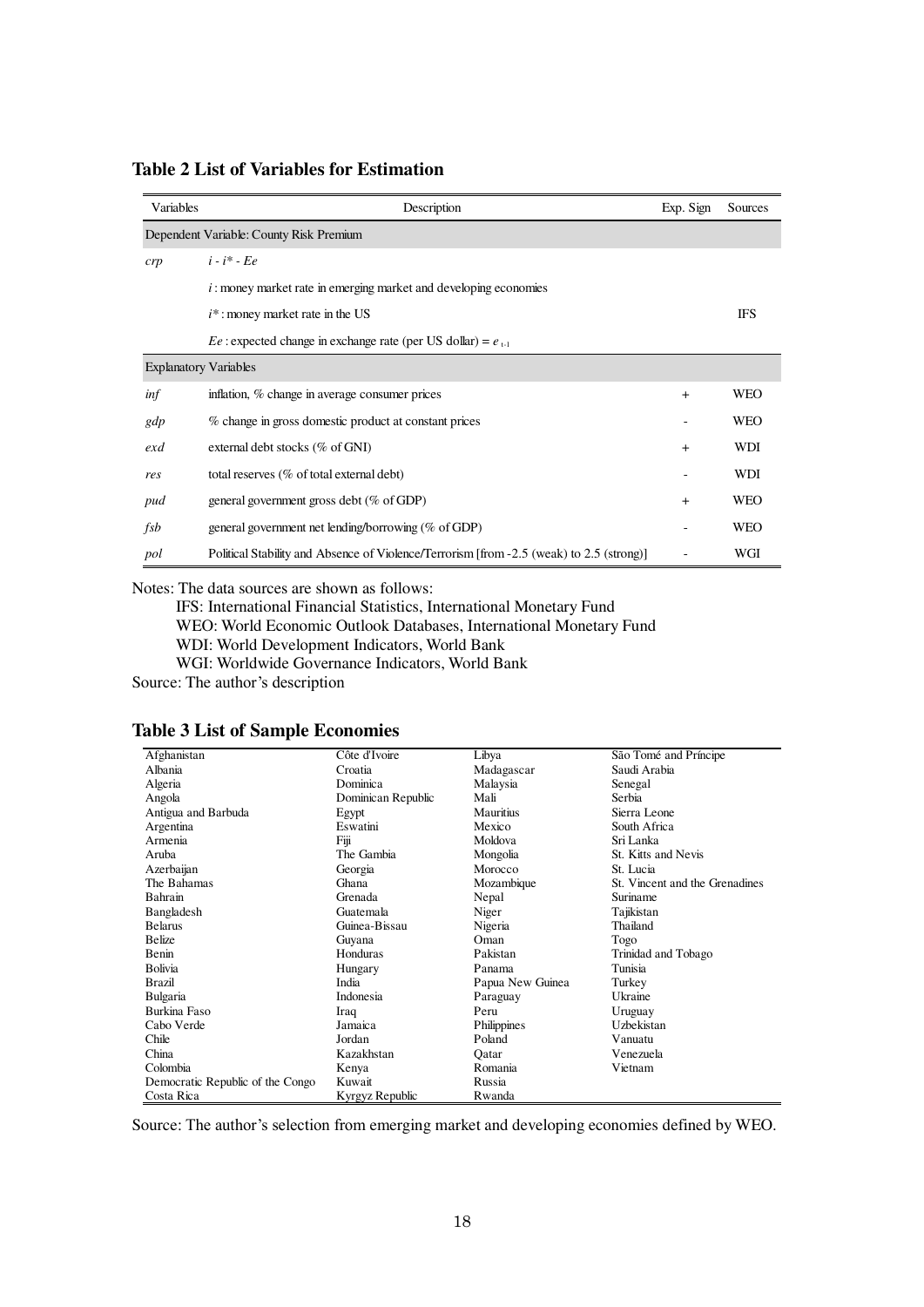| <b>Variables</b>             | Obs.  | Median   | Std. Dev. | Min.      | Max      |
|------------------------------|-------|----------|-----------|-----------|----------|
| <b>Dependent Variable</b>    |       |          |           |           |          |
| crp                          | 1,552 | 2.924    | 9.021     | $-46.089$ | 25.494   |
| <b>Explanatory Variables</b> |       |          |           |           |          |
| inf                          | 1,835 | 4.314    | 7.124     | $-2.406$  | 80.744   |
| gdp                          | 1,842 | 4.253    | 3.774     | $-15.100$ | 20.720   |
| exd                          | 1,381 | 40.546   | 33.585    | 3.460     | 250.744  |
| res                          | 1,231 | 36.523   | 249.93    | 0.710     | 3,636.70 |
| pud                          | 1,783 | 44.681   | 31.199    | 4.641     | 244.967  |
| f <sub>sb</sub>              | 1,835 | $-2.519$ | 5.055     | $-19.257$ | 31.355   |
| pol                          | 1,723 | $-0.227$ | 0.863     | $-2.500$  | 1.287    |

# **Table 4 Descriptive Statistics**

Source: The author's description

### **Table 5 Unit Root Tests**

|                 | Levin, Lin & Chu Test |                   |               | Im, Pesaran and Shin W-stat |
|-----------------|-----------------------|-------------------|---------------|-----------------------------|
|                 | Intercept             | Intercept & Trend | Intercept     | Intercept & Trend           |
| crp             | $-11.715$ ***         | $-16.843$ ***     | $-10.847$ *** | $-12.283$ ***               |
| inf             | $-15.562$ ***         | $-15.945$ ***     | $-10.493$ *** | $-9.576$ ***                |
| gdp             | $-12.312$ ***         | $-14.638$ ***     | $-11.391$ *** | $-9.566$ ***                |
| $ext{exd}$      | $-10.201$ ***         | $-4.116$ ***      | $-4.715$ ***  | 0.418                       |
| res             | $-5.079$ ***          | $-3.155$ ***      | $-2.466$ ***  | 1.732                       |
| pud             | $-20.730$ ***         | $-24.345$ ***     | $-7.314$ ***  | $-3.423$ ***                |
| f <sub>sb</sub> | $-4.968$ ***          | $-5.294$ ***      | $-5.092$ ***  | $-3.750$ ***                |
| pol             | $-6.478$ ***          | $-8.562$ ***      | $-4.989$ ***  | $-5.434$ ***                |

Note: \*\*\* denotes the rejection of null hypothesis at the 99% level of significance. Sources: The author's estimation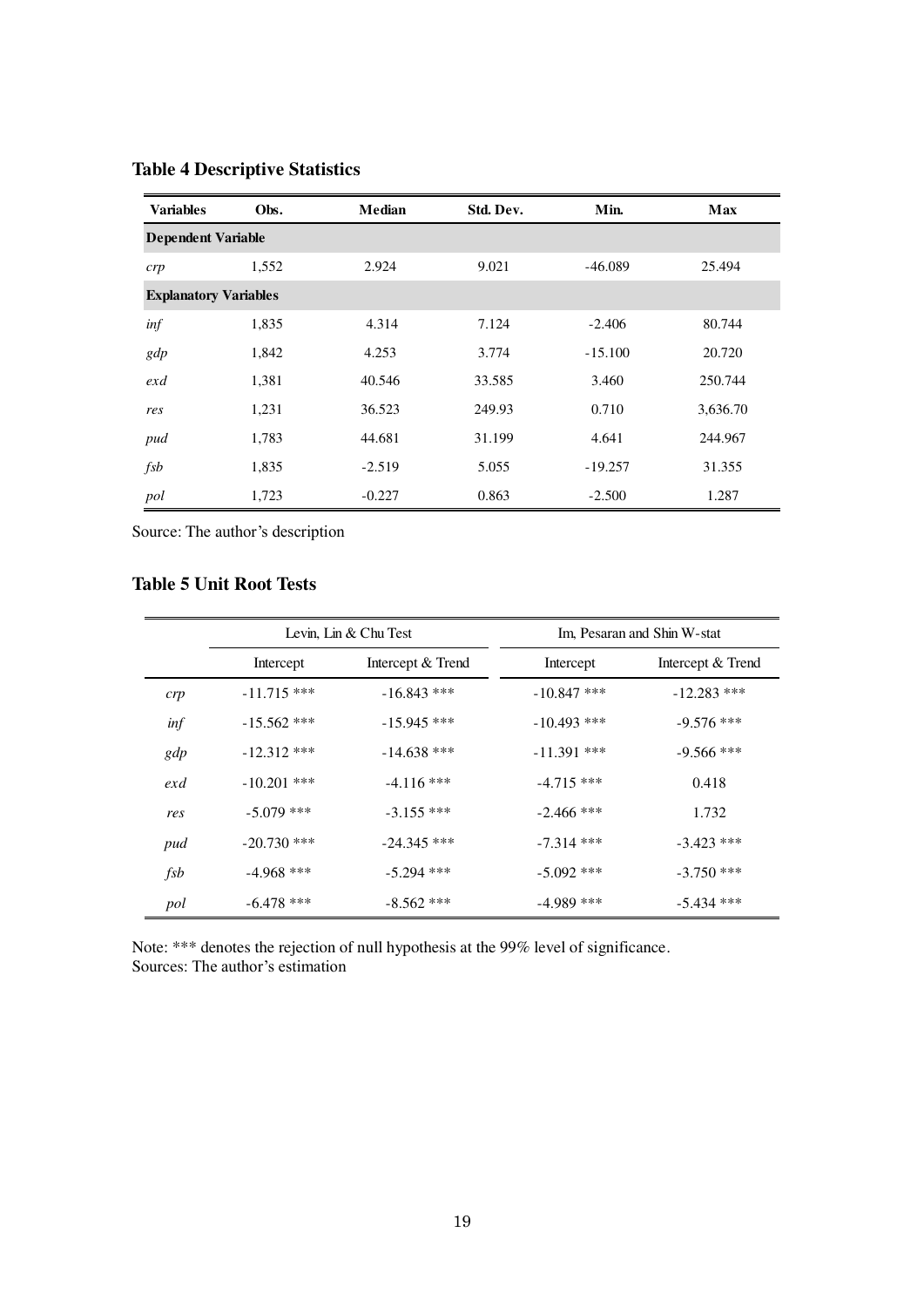| Null Hypothesis                              | Obs   | Lags | F-statistic             |
|----------------------------------------------|-------|------|-------------------------|
| inf does not Granger Cause crp               |       | 1    | $6.942$ ***             |
| crp does not Granger Cause inf               | 1,423 |      | $36.891$ *** (negative) |
| <i>gdp</i> does not Granger Cause <i>crp</i> |       | 1    | 0.021                   |
| <i>crp</i> does not Granger Cause gdp        | 1,429 |      | 0.704                   |
| <i>exd</i> does not Granger Cause <i>crp</i> |       |      | $15.652$ ***            |
| <i>crp</i> does not Granger Cause <i>exd</i> | 1,105 |      | 5.865 $**$ (negative)   |
| res does not Granger Cause crp               | 986   |      | 4.885 ** (negative)     |
| crp does not Granger Cause res               |       |      | 1.099                   |
| <i>pud</i> does not Granger Cause <i>crp</i> | 1,386 |      | $17.851$ ***            |
| crp does not Granger Cause pud               |       |      | $0.020$ (negative)      |
| fsb does not Granger Cause crp               |       | 1    | $0.159$ (negative)      |
| <i>crp</i> does not Granger Cause <i>fsb</i> | 1,421 |      | 0.008                   |
| <i>pol</i> does not Granger Cause <i>crp</i> |       | 1    | 0.879                   |
| crp does not Granger Cause pol               | 1,337 |      | $0.342$ (negative)      |

# **Table 6 Pairwise Granger Causality Test**

Note: \*\*\*, \*\* denote the rejection of null hypothesis at the 99% and 95% level of significance. Sources: The Author's estimation

| Table 7-1  | inf      | exd      | pud      | res   |
|------------|----------|----------|----------|-------|
| inf        | 1.000    |          |          |       |
| $ext{exd}$ | 0.026    | 1.000    |          |       |
| pud        | $-0.028$ | 0.546    | 1.000    |       |
| res        | $-0.072$ | $-0.278$ | $-0.210$ | 1.000 |
| VIF        | 1.634    | 4.903    | 4.970    | 1.076 |
|            |          |          |          |       |
| Table 7-2  | inf      |          | exd      | res   |
| inf        | 1.000    |          |          |       |
| exd        | 0.021    |          | 1.000    |       |
| res        | $-0.072$ |          | $-0.270$ | 1.000 |
| VIF        | 1.544    | 1.524    |          | 1.060 |
|            |          |          |          |       |
| Table 7-3  | inf      |          | pud      | res   |
| inf        | 1.000    |          |          |       |
| pud        | $-0.026$ |          | 1.000    |       |
| res        | $-0.055$ |          | $-0.198$ | 1.000 |
| VIF        | 1.576    |          | 1.568    | 1.035 |

# **Table 7 Correlation Matrix and Variance Inflation Factors**

Sources: The Author's estimation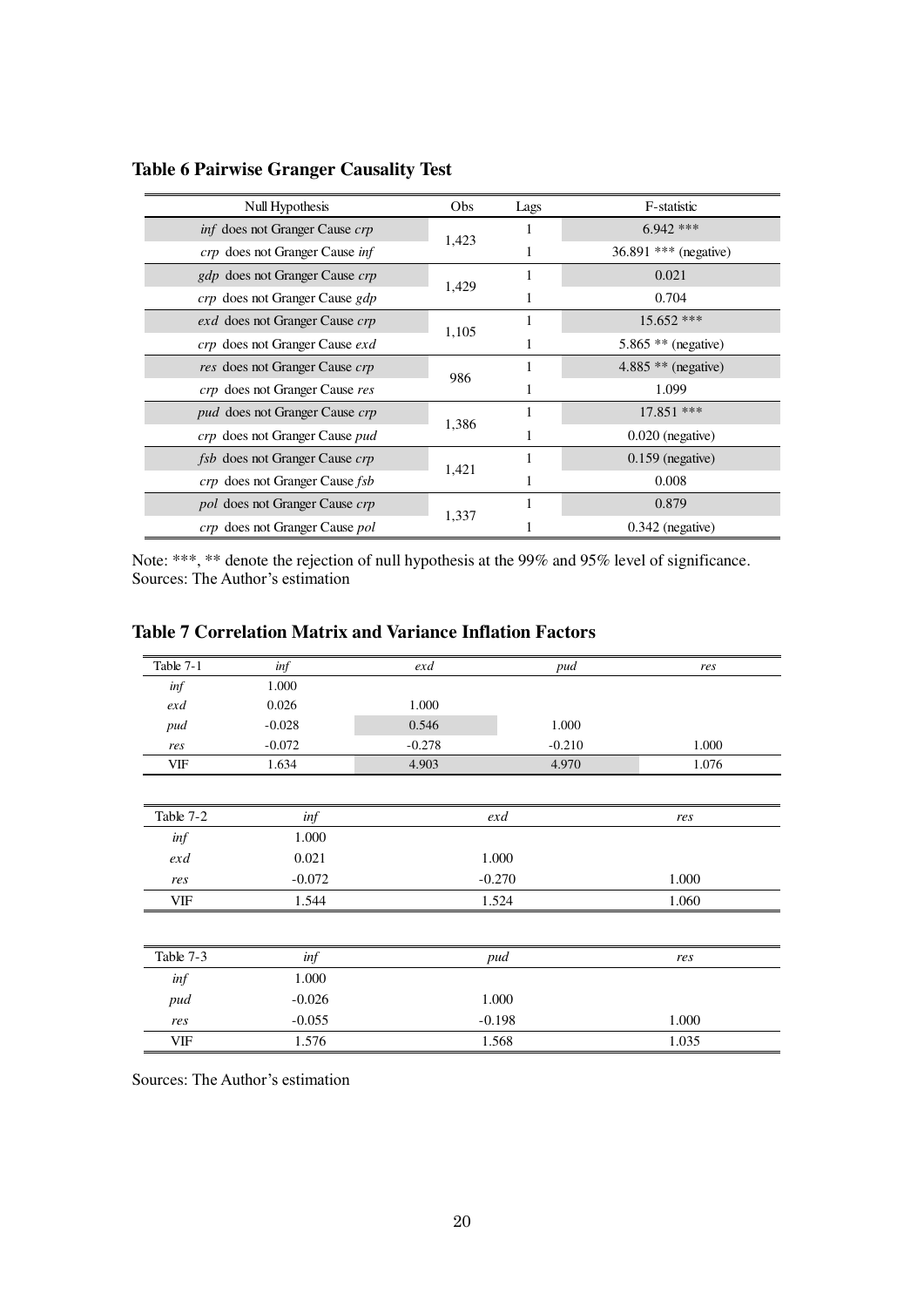### **Table 8 VAR Model Estimation Results**

|                 | crp         | inf          | $ext{exd}$   | res         |
|-----------------|-------------|--------------|--------------|-------------|
|                 | $0.248$ *** | $-0.184$ *** | $-0.308$ *** | 0.217       |
| $crp_{-1}$      | [8.499]     | $[-14.798]$  | $[-11.378]$  | [1.258]     |
|                 | $0.207$ *** | $0.761$ ***  | $0.101$ **   | $-0.021$    |
| $inf_{l}$       | [4.545]     | [39.151]     | [2.405]      | $[-0.079]$  |
|                 | $0.014$ **  | $0.025$ ***  | $0.962$ ***  | 0.014       |
| $ext{exd}_{-1}$ | [2.197]     | [9.101]      | [157.218]    | [0.374]     |
|                 | $-0.002*$   | 0.000        | $-0.000$     | $0.988$ *** |
| $res_{-1}$      | $[-1.754]$  | [0.954]      | $[-0.181]$   | [143.395]   |
|                 | $-0.366$    | 0.718        | $2.251$ **   | 1.604       |
| d0809           | $[-0.340]$  | [1.572]      | [2.263]      | [0.252]     |
| Adj. $R^2$      | 0.101       | 0.519        | 0.924        | 0.951       |

# [Table 8-1 Model I]

# [Table 8-2 Model II]

|            | crp         | inf          | pud          | res         |
|------------|-------------|--------------|--------------|-------------|
|            | $0.247$ *** | $-0.250$ *** | $-0.184$ *** | 0.213       |
| $crp_{-1}$ | [8.411]     | $[-14.568]$  | $[-7.951]$   | [1.231]     |
|            | $0.085**$   | $1.080$ ***  | $-0.024$     | $-0.025$    |
| $inf_{-1}$ | [2.029]     | [44.119]     | $[-0.729]$   | $[-0.102]$  |
|            | $0.034$ *** | 0.006        | $0.966$ ***  | 0.021       |
| $pud_{-1}$ | [4.777]     | [1.643]      | [170.736]    | [0.504]     |
|            | $-0.002*$   | $-0.000$     | 0.001        | $0.988$ *** |
| $res_{-1}$ | $[-1.729]$  | $[-0.732]$   | [1.195]      | [142.080]   |
|            | 0.100       | $-1.532**$   | $2.887$ ***  | 1.547       |
| d0809      | [0.092]     | $[-2.416]$   | [3.379]      | [0.242]     |
| Adj. $R^2$ | 0.099       | 0.640        | 0.927        | 0.951       |

Note: \*\*\*, \*\*, \* denote the rejection of null hypothesis at the 99%, 95% and 90% level of significance. Sources: The Author's estimation